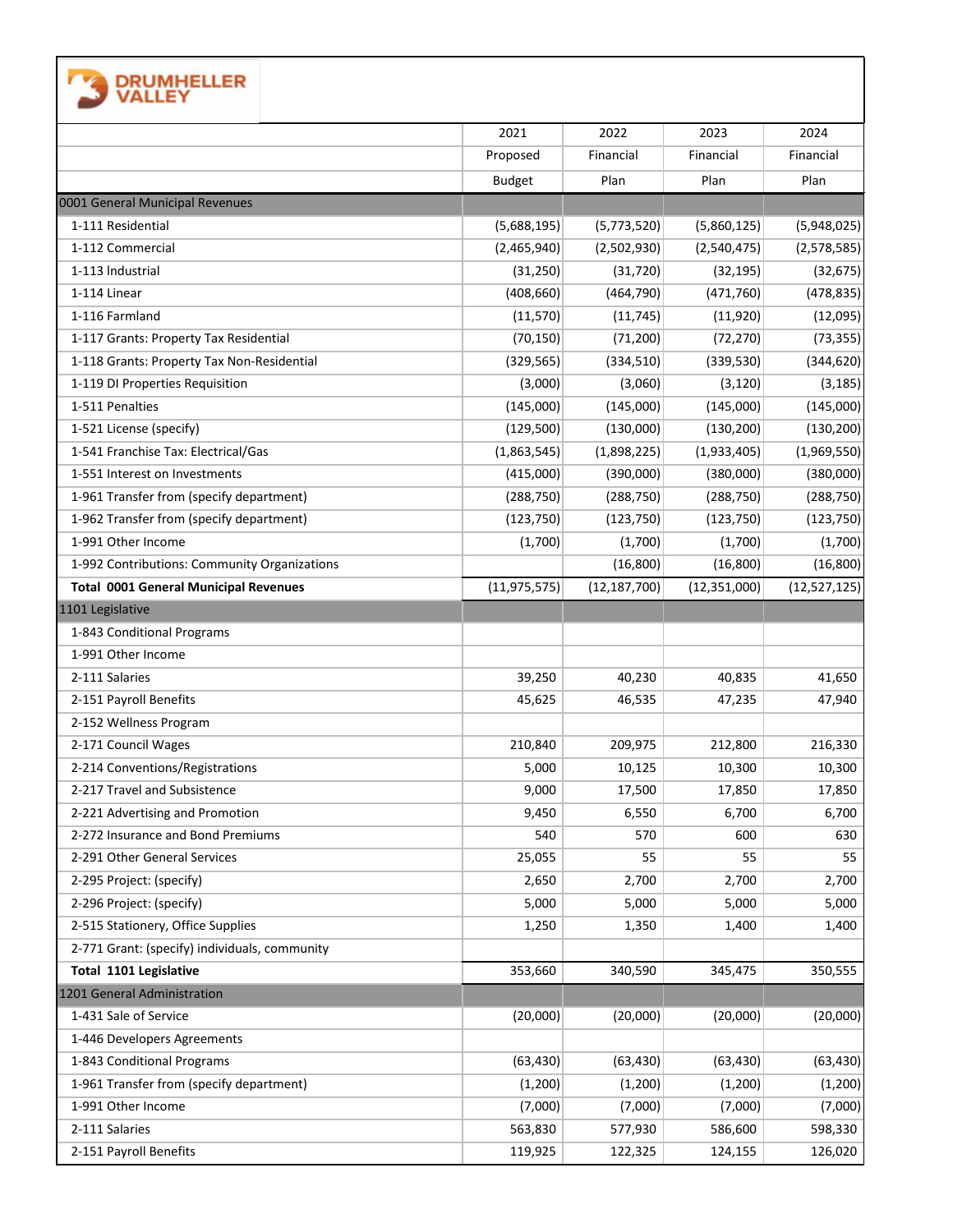| <b>DRUMHELLER</b>                         |               |           |           |           |
|-------------------------------------------|---------------|-----------|-----------|-----------|
|                                           | 2021          | 2022      | 2023      | 2024      |
|                                           | Proposed      | Financial | Financial | Financial |
|                                           | <b>Budget</b> | Plan      | Plan      | Plan      |
| 2-152 Wellness Program                    | 1,500         | 1,500     | 1,500     | 1,500     |
| 2-214 Conventions/Registrations           | 5,070         | 6,175     | 6,210     | 6,210     |
| 2-215 Postage                             | 9,250         | 9,500     | 9,500     | 9,500     |
| 2-216 Telephone                           | 13,620        | 13,860    | 13,120    | 14,120    |
| 2-217 Travel and Subsistence              | 5,800         | 7,800     | 7,950     | 7,950     |
| 2-218 Meeting Expense                     | 3,880         | 3,930     | 3,930     | 3,930     |
| 2-221 Advertising and Promotion           | 1,500         | 1,500     | 1,500     | 1,500     |
| 2-222 Municipal Membership Fees           | 15,980        | 15,980    | 15,980    | 15,980    |
| 2-223 Printing and Binding                | 8,000         | 8,150     | 8,150     | 8,150     |
| 2-231 Accounting and Audit                | 29,000        | 29,000    | 29,000    | 29,000    |
| 2-232 Assessors                           | 94,750        | 95,925    | 97,110    | 98,290    |
| 2-234 Education                           | 7,075         | 3,550     | 3,550     | 3,550     |
| 2-237 Legal and Collection                | 30,000        | 22,500    | 22,500    | 22,500    |
| 2-238 Medical                             | 5,200         | 5,200     | 5,200     | 5,200     |
| 2-239 Other Professional                  | 23,700        | 25,400    | 27,900    | 22,900    |
| 2-252 Repairs: Equipment                  | 3,500         | 3,500     | 3,550     | 3,550     |
| 2-262 Rental/Lease: Equipment/Furnishings | 6,355         | 6,355     | 6,355     | 6,355     |
| 2-272 Insurance and Bond Premiums         | 1,350         | 1,420     | 1,500     | 1,580     |
| 2-291 Other General Services              | 11,750        | 11,750    | 11,750    | 11,750    |
| 2-295 Project: (specify)                  | 7,500         | 7,500     | 7,500     | 7,500     |
| 2-515 Stationery, Office Supplies         | 19,250        | 19,250    | 19,750    | 19,750    |
| 2-519 Other General Supplies              | 2,500         | 2,500     | 2,500     | 2,500     |
| 2-761 Contributed to Capital Reserves     |               |           |           |           |
| 2-812 Penalties, Interest, Overdraft      | 15,500        | 16,000    | 16,500    | 16,500    |
| 2-813 POS - Over/Short                    |               |           |           |           |
| 2-911 Rebates                             | 15,350        | 15,675    | 15,925    | 15,925    |
| 2-912 Discounts                           |               |           |           |           |
| 2-926 Uncollectable Accounts              |               |           |           |           |
| 2-930 Amortization Expense                | 128,000       | 128,000   | 128,000   | 128,000   |
| 2-961 Transfer to (specify department)    | 5,000         | 5,000     | 5,000     | 5,000     |
| 2-969 Transfer to BCF                     |               |           |           |           |
| <b>Total 1201 General Administration</b>  | 1,062,505     | 1,075,545 | 1,090,555 | 1,101,410 |
| 1202 Town Hall                            |               |           |           |           |
| 1-991 Other Income                        |               |           |           |           |
| 2-111 Salaries                            | 13,375        | 13,710    | 13,915    | 14,195    |
| 2-151 Payroll Benefits                    | 3,020         | 3,080     | 3,125     | 3,170     |
| 2-152 Wellness Program                    | 75            | 75        | 75        | 75        |
| 2-216 Telephone                           | 1,780         | 1,810     | 1,840     | 1,840     |
| 2-241 Janitorial Services                 | 33,750        | 33,750    | 33,750    | 33,750    |
| 2-251 Repairs: Buildings                  | 16,650        | 5,650     | 5,650     | 5,650     |
| 2-252 Repairs: Equipment                  | 1,600         | 2,900     | 1,400     | 1,400     |
| 2-253 Repairs: Other                      | 5,150         | 5,150     | 5,150     | 5,150     |
| 2-272 Insurance and Bond Premiums         | 7,190         | 7,580     | 7,980     | 8,400     |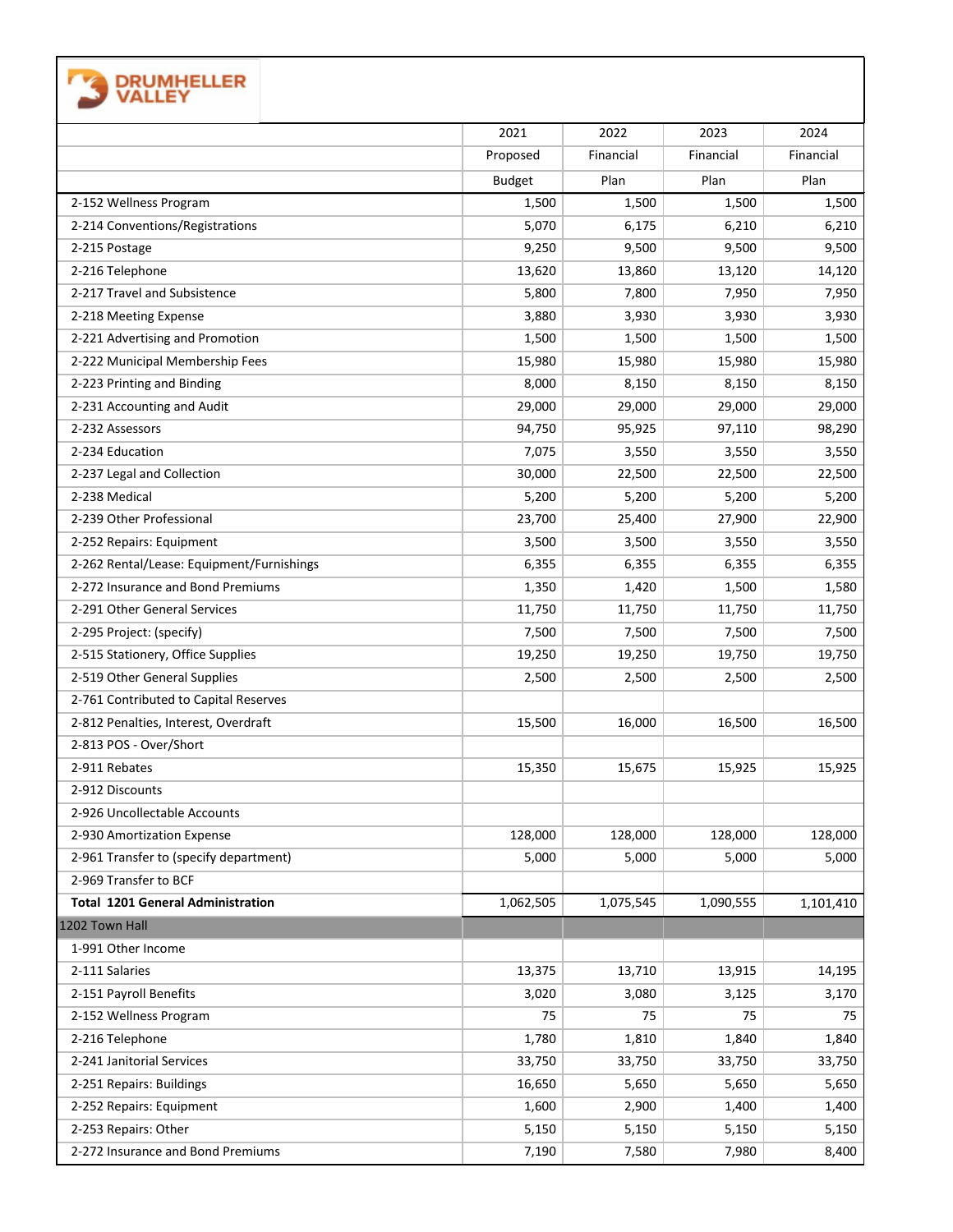| <b>TA DRUMHELLER</b><br><b>J</b> VALLEY |
|-----------------------------------------|
|-----------------------------------------|

|                                          | 2021          | 2022      | 2023      | 2024      |
|------------------------------------------|---------------|-----------|-----------|-----------|
|                                          | Proposed      | Financial | Financial | Financial |
|                                          | <b>Budget</b> | Plan      | Plan      | Plan      |
| 2-291 Other General Services             | 10,625        | 14,125    | 10,685    | 10,685    |
| 2-511 Safety Materials, Clothing & Shoes | 825           | 850       | 875       | 875       |
| 2-518 Janitorial Supplies                | 200           | 225       | 225       | 225       |
| 2-519 Other General Supplies             | 2,000         | 2,000     | 2,000     | 2,000     |
| 2-521 Fuel Oil Grease                    | 1,000         | 1,050     | 1,100     | 1,160     |
| 2-531 Chemicals and Salts                | 750           | 750       | 750       | 750       |
| 2-541 Utilities: Electricity             | 25,940        | 26,360    | 26,780    | 27,200    |
| 2-542 Utilities: Gas                     | 18,790        | 20,470    | 21,795    | 23,120    |
| 2-543 Utilities: Water and Sewer         | 2,040         | 2,080     | 2,120     | 2,120     |
| Total 1202 Town Hall                     | 144,760       | 141,615   | 139,215   | 141,765   |
| 1203 Computer Services                   |               |           |           |           |
| 1-451 Custom Work                        |               |           |           |           |
| 1-961 Transfer from (specify department) | (1,200)       | (1, 200)  | (1,200)   | (1,200)   |
| 1-963 Transfer from (specify department) | (8,000)       | (8,000)   | (8,000)   | (8,000)   |
| 1-964 Transfer from (specify department) | (8,000)       | (8,000)   | (8,000)   | (8,000)   |
| 1-991 Other Income                       |               |           |           |           |
| 2-226 Internet                           | 23,780        | 23,780    | 24,200    | 24,200    |
| 2-227 Software and Upgrades              | 87,530        | 89,115    | 89,540    | 89,540    |
| 2-234 Education                          | 6,000         | 6,000     | 6,000     | 6,000     |
| 2-252 Repairs: Equipment                 | 11,700        | 11,700    | 11,700    | 11,700    |
| 2-275 Software Support/Upgrades          | 111,710       | 111,710   | 111,710   | 111,710   |
| 2-291 Other General Services             |               |           |           |           |
| 2-515 Stationery, Office Supplies        | 2,000         | 2,000     | 2,000     | 2,000     |
| 2-519 Other General Supplies             | 26,500        | 21,500    | 20,000    | 20,000    |
| <b>Total 1203 Computer Services</b>      | 252,020       | 248,605   | 247,950   | 247,950   |
| 1204 Communications/Public Relations     |               |           |           |           |
| 1-991 Other Income                       |               |           |           |           |
| 2-111 Salaries                           | 71,900        | 73,700    | 74,800    | 76,300    |
| 2-151 Payroll Benefits                   | 17,215        | 17,560    | 17,825    | 18,090    |
| 2-152 Wellness Program                   | 500           | 500       | 500       | 500       |
| 2-214 Conventions/Registrations          | 1,600         | 1,600     | 1,600     | 1,600     |
| 2-216 Telephone                          | 565           | 580       | 1,595     | 595       |
| 2-217 Travel and Subsistence             | 1,200         | 1,300     | 1,300     | 1,300     |
| 2-218 Meeting Expense                    | 300           | 300       | 300       | 300       |
| 2-221 Advertising and Promotion          | 32,000        | 32,500    | 33,000    | 33,000    |
| 2-222 Municipal Membership Fees          |               |           |           |           |
| 2-234 Education                          | 1,050         | 1,100     | 1,100     | 1,100     |
| 2-239 Other Professional                 |               |           |           |           |
| 2-275 Software Support/Upgrades          | 15,840        | 15,840    | 15,840    | 15,840    |
| 2-291 Other General Services             |               |           |           |           |
| 2-295 Project: (specify)                 | 6,000         | 6,000     | 6,000     | 6,000     |
| 2-515 Stationery, Office Supplies        | 500           | 500       | 500       | 500       |
| 2-519 Other General Supplies             |               |           |           |           |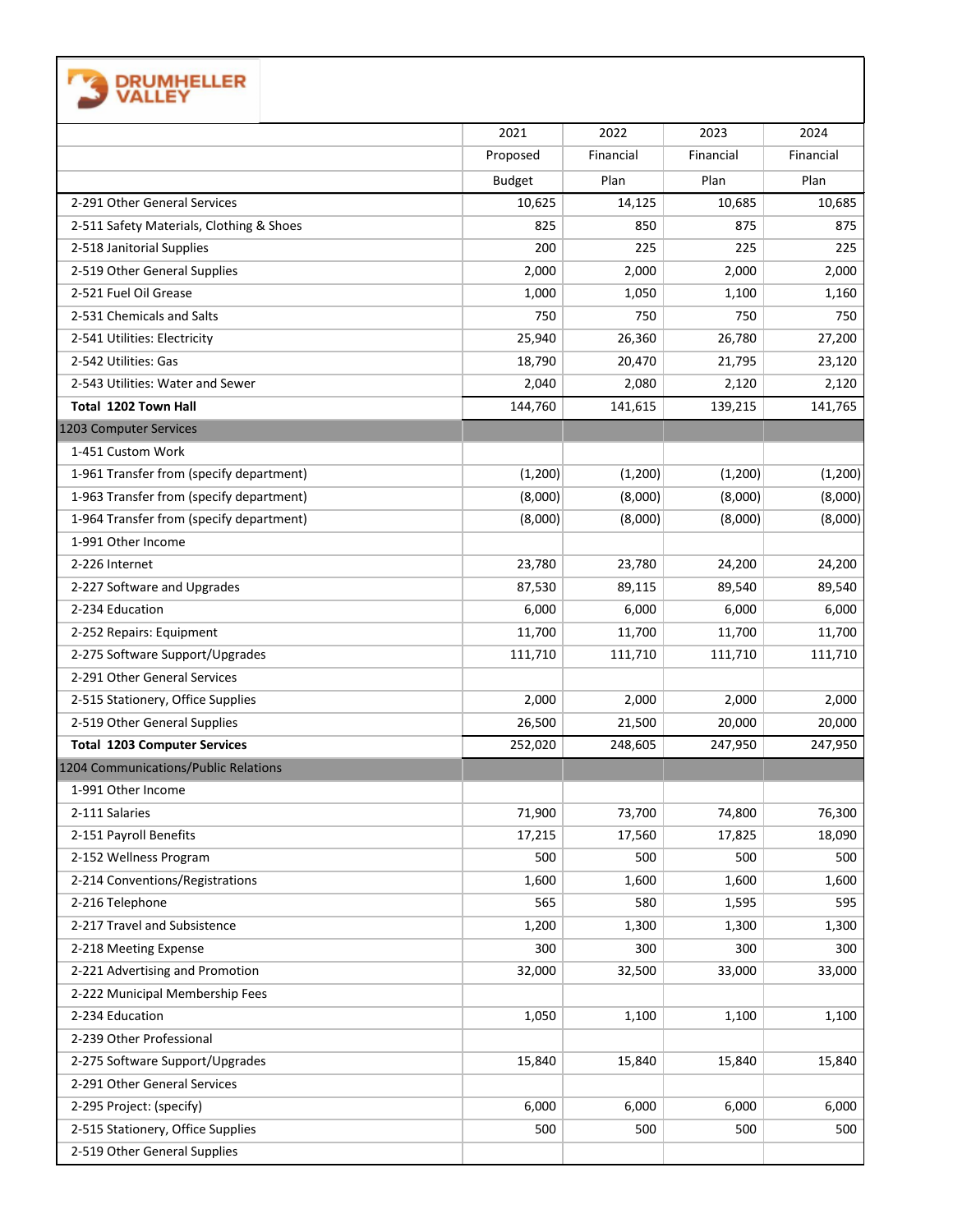| <b>DRUMHELLER</b>                                 |               |            |            |            |
|---------------------------------------------------|---------------|------------|------------|------------|
|                                                   | 2021          | 2022       | 2023       | 2024       |
|                                                   | Proposed      | Financial  | Financial  | Financial  |
|                                                   | <b>Budget</b> | Plan       | Plan       | Plan       |
| 2-969 Transfer to BCF                             |               |            |            |            |
| <b>Total 1204 Communications/Public Relations</b> | 148,670       | 151,480    | 154,360    | 155,125    |
| 2101 Police Services                              |               |            |            |            |
| 1-432 Sale of Information                         | (12, 300)     | (12,500)   | (12,800)   | (12,800)   |
| 1-531 Fines: Own                                  | (141,500)     | (142,000)  | (142,500)  | (142, 500) |
| 1-843 Conditional Programs                        | (364, 232)    | (364, 232) | (364, 232) | (364, 232) |
| 1-961 Transfer from (specify department)          | (5,000)       | (5,000)    | (5,000)    | (5,000)    |
| 1-962 Transfer from (specify department)          | (6,000)       | (6,000)    | (6,000)    | (6,000)    |
| 1-963 Transfer from (specify department)          | (17,000)      | (17,000)   | (17,000)   | (17,000)   |
| 1-964 Transfer from (specify department)          | (1,200)       | (1,200)    | (1,200)    | (1,200)    |
| 1-965 Transfer from (specify department)          | (800)         | (800)      | (800)      | (800)      |
| 1-966 Transfer from (specify department)          | (4,000)       | (4,000)    | (4,000)    | (4,000)    |
| 1-991 Other Income                                |               |            |            |            |
| 2-111 Salaries                                    | 277,095       | 284,025    | 288,285    | 294,050    |
| 2-151 Payroll Benefits                            | 66,520        | 67,850     | 68,865     | 69,900     |
| 2-152 Wellness Program                            | 1,500         | 1,500      | 1,500      | 1,500      |
| 2-212 Communication System                        | 3,400         | 3,400      | 3,400      | 3,400      |
| 2-214 Conventions/Registrations                   | 250           | 250        | 250        | 250        |
| 2-215 Postage                                     | 100           | 100        | 100        | 100        |
| 2-216 Telephone                                   | 2,190         | 4,230      | 2,270      | 3,270      |
| 2-217 Travel and Subsistence                      | 1,500         | 3,100      | 3,125      | 3,125      |
| 2-222 Municipal Membership Fees                   | 125           | 125        | 125        | 125        |
| 2-234 Education                                   | 1,000         | 1,000      | 1,000      | 1,000      |
| 2-239 Other Professional                          |               |            |            |            |
| 2-252 Repairs: Equipment                          | 3,800         | 3,800      | 3,800      | 3,800      |
| 2-272 Insurance and Bond Premiums                 | 5,000         | 5,270      | 5,550      | 5,850      |
| 2-275 Software Support/Upgrades                   | 2,825         | 2,825      | 2,875      | 2,875      |
| 2-291 Other General Services                      |               |            |            |            |
| 2-333 Police Services                             | 1,355,685     | 1,359,560  | 1,364,000  | 1,444,000  |
| 2-511 Safety Materials, Clothing & Shoes          | 3,250         | 3,250      | 3,250      | 3,250      |
| 2-515 Stationery, Office Supplies                 | 1,800         | 1,800      | 1,800      | 1,800      |
| 2-519 Other General Supplies                      | 8,750         | 750        | 750        | 750        |
| 2-521 Fuel Oil Grease                             | 7,000         | 7,400      | 7,820      | 8,260      |
| 2-771 Grant: (specify) individuals, community     | 1,000         | 800        | 800        | 800        |
| 2-926 Uncollectable Accounts                      |               |            |            |            |
| 2-930 Amortization Expense                        | 34,000        | 34,000     | 34,000     | 34,000     |
| 2-969 Transfer to BCF                             |               |            |            |            |
| <b>Total 2101 Police Services</b>                 |               |            |            |            |
| 2301 Fire Protection                              | 1,224,758     | 1,232,303  | 1,240,033  | 1,328,573  |
|                                                   |               |            |            |            |
| 1-351 (specify) [fire, road, utility, etc]        | (1,500)       | (1,500)    | (1,500)    | (1,500)    |
| 1-431 Sale of Service                             | (28,000)      | (29,000)   | (29,000)   | (29,000)   |
| 1-461 Fire                                        | (500)         | (500)      | (500)      | (500)      |
| 1-591 Gifts/General Donations                     |               |            |            |            |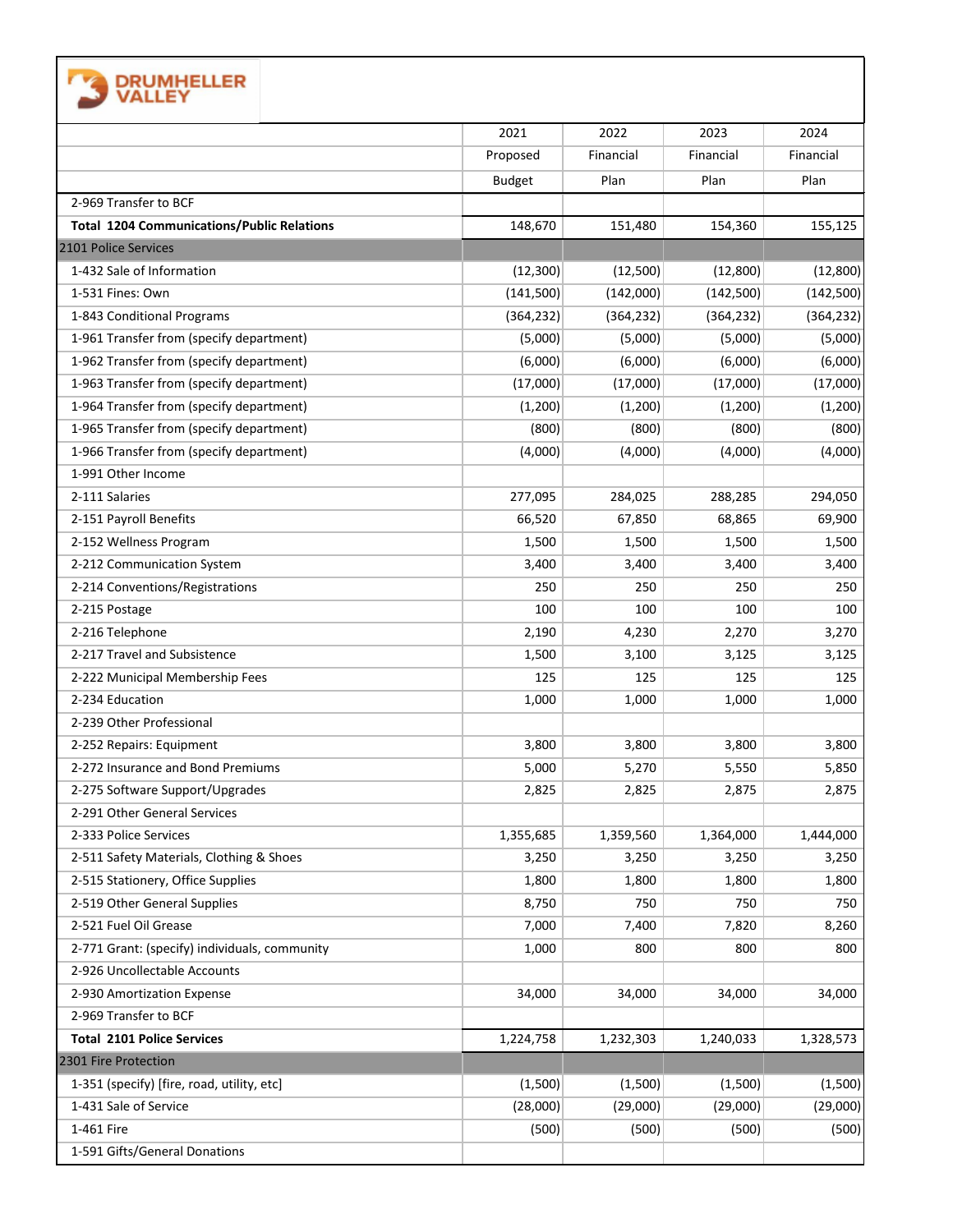|                                          | 2021          | 2022      | 2023      | 2024      |
|------------------------------------------|---------------|-----------|-----------|-----------|
|                                          | Proposed      | Financial | Financial | Financial |
|                                          | <b>Budget</b> | Plan      | Plan      | Plan      |
| 1-991 Other Income                       |               |           |           |           |
| 1-993 Gain (Loss) on Disposal of Asset   |               |           |           |           |
| 2-111 Salaries                           | 201,120       | 206,150   | 209,240   | 213,425   |
| 2-151 Payroll Benefits                   | 11,140        | 11,365    | 11,535    | 11,705    |
| 2-152 Wellness Program                   |               |           |           |           |
| 2-212 Communication System               | 11,225        | 11,225    | 11,225    | 11,225    |
| 2-215 Postage                            | 50            | 50        | 50        | 50        |
| 2-216 Telephone                          | 3,530         | 4,560     | 5,590     | 4,590     |
| 2-217 Travel and Subsistence             | 1,500         | 1,800     | 1,800     | 1,800     |
| 2-222 Municipal Membership Fees          | 4,020         | 4,050     | 4,100     | 4,100     |
| 2-234 Education                          | 5,500         | 5,500     | 5,500     | 5,500     |
| 2-241 Janitorial Services                | 3,600         | 3,600     | 3,600     | 3,600     |
| 2-249 Contracted Service (Specify)       | 20,915        | 21,552    | 22,190    | 22,190    |
| 2-251 Repairs: Buildings                 | 5,000         | 5,000     | 5,000     | 5,000     |
| 2-252 Repairs: Equipment                 | 10,250        | 10,500    | 10,500    | 10,500    |
| 2-253 Repairs: Other                     | 11,250        | 2,250     | 2,250     | 2,250     |
| 2-254 Repairs: Structures                |               |           |           |           |
| 2-272 Insurance and Bond Premiums        | 22,015        | 23,190    | 24,430    | 25,730    |
| 2-291 Other General Services             | 8,630         | 10,415    | 8,630     | 10,415    |
| 2-511 Safety Materials, Clothing & Shoes | 12,000        | 12,000    | 12,000    | 12,000    |
| 2-519 Other General Supplies             | 10,650        | 7,300     | 7,300     | 7,300     |
| 2-521 Fuel Oil Grease                    | 6,000         | 6,300     | 6,620     | 6,950     |
| 2-524 Consumable, Small Tools            | 750           | 750       | 750       | 750       |
| 2-541 Utilities: Electricity             | 16,265        | 16,600    | 16,935    | 17,265    |
| 2-542 Utilities: Gas                     | 12,205        | 13,120    | 13,880    | 14,645    |
| 2-543 Utilities: Water and Sewer         | 610           | 620       | 630       | 630       |
| 2-926 Uncollectable Accounts             |               |           |           |           |
| 2-930 Amortization Expense               | 48,000        | 48,000    | 48,000    | 48,000    |
| 2-969 Transfer to BCF                    |               |           |           |           |
| <b>Total 2301 Fire Protection</b>        | 396,225       | 394,897   | 400,755   | 408,620   |
| 2401 Disaster Services - Risk Management |               |           |           |           |
| 1-831 Wage Subsidies                     |               |           |           |           |
| 1-843 Conditional Programs               |               |           |           |           |
| 1-941 Drawn from Operating Reserve       |               |           |           |           |
| 1-991 Other Income                       |               |           |           |           |
| 2-111 Salaries                           | 5,840         | 5,985     | 6,075     | 6,195     |
| 2-151 Payroll Benefits                   | 1,240         | 1,265     | 1,285     | 1,300     |
| 2-152 Wellness Program                   |               |           |           |           |
| 2-214 Conventions/Registrations          |               |           |           |           |
| 2-216 Telephone                          | 180           | 180       | 180       | 180       |
| 2-217 Travel and Subsistence             | 1,500         | 1,500     | 1,500     | 1,500     |
| 2-221 Advertising and Promotion          |               |           |           |           |
| 2-222 Municipal Membership Fees          |               |           |           |           |

 $\Gamma$ 

 $\overline{\mathsf{I}}$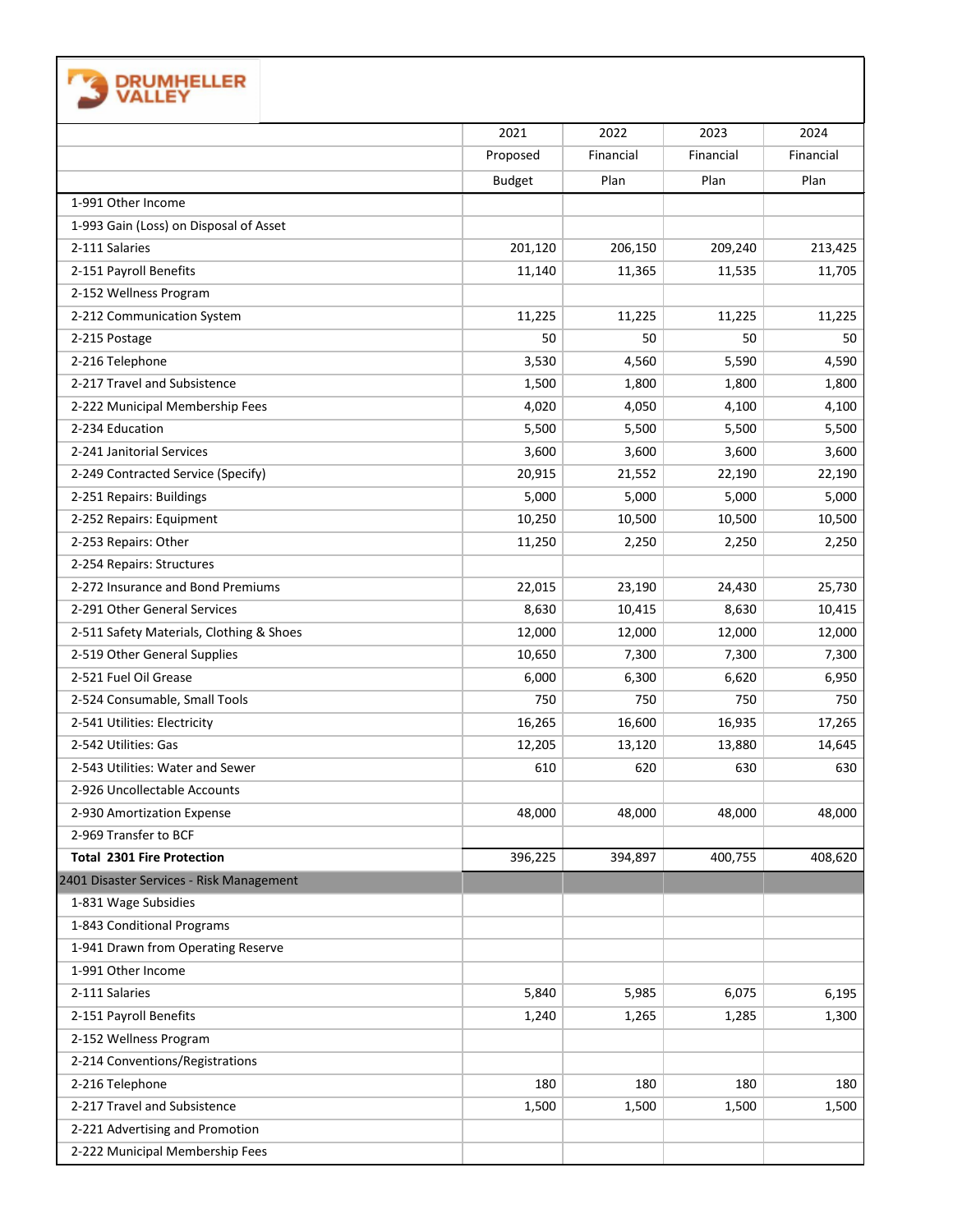| <b>DRUMHELLER</b><br>VALLEY                    |               |           |           |           |
|------------------------------------------------|---------------|-----------|-----------|-----------|
|                                                | 2021          | 2022      | 2023      | 2024      |
|                                                | Proposed      | Financial | Financial | Financial |
|                                                | <b>Budget</b> | Plan      | Plan      | Plan      |
| 2-226 Internet                                 | 740           | 760       | 780       | 780       |
| 2-234 Education                                | 7,700         | 7,700     | 7,700     | 7,700     |
| 2-239 Other Professional                       | 3,000         | 3,100     | 3,100     | 3,100     |
| 2-252 Repairs: Equipment                       |               |           |           |           |
| 2-272 Insurance and Bond Premiums              |               |           |           |           |
| 2-291 Other General Services                   | 250           | 250       | 250       | 250       |
| 2-295 Project: (specify)                       |               |           |           |           |
| 2-519 Other General Supplies                   | 4,200         | 4,250     | 4,250     | 4,250     |
| 2-831 Interest                                 | 14,000        | 39,900    | 39,075    | 39,075    |
| 2-930 Amortization Expense                     |               |           |           |           |
| 2-969 Transfer to BCF                          |               |           |           |           |
| Total 2401 Disaster Services - Risk Management | 38,650        | 64,890    | 64,195    | 64,330    |
| 2601 Safety Codes - Drumheller                 |               |           |           |           |
| 1-431 Sale of Service                          |               |           |           |           |
| 1-521 License (specify)                        | (6, 150)      | (6, 150)  | (6, 150)  | (6, 150)  |
| 1-522 Permits (specify)                        | (25,500)      | (26,000)  | (27,000)  | (27,000)  |
| 1-525 Permits (specify)                        | (48,000)      | (49,000)  | (50,000)  | (50,000)  |
| 1-526 Permits (specify)                        | (4,500)       | (4,500)   | (4,500)   | (4,500)   |
| 1-991 Other Income                             |               |           |           |           |
| 2-111 Salaries                                 | 20,845        | 21,365    | 21,685    | 22,120    |
| 2-151 Payroll Benefits                         | 5,025         | 5,125     | 5,200     | 5,280     |
| 2-152 Wellness Program                         | 200           | 200       | 200       | 200       |
| 2-215 Postage                                  | 150           | 150       | 150       | 150       |
| 2-216 Telephone                                | 510           | 520       | 530       | 530       |
| 2-217 Travel and Subsistence                   |               |           |           |           |
| 2-223 Printing and Binding                     | 800           | 800       | 800       | 800       |
| 2-234 Education                                | 500           | 500       | 500       | 500       |
| 2-239 Other Professional                       | 58,900        | 59,950    | 61,350    | 61,350    |
| 2-291 Other General Services                   | 200           | 200       | 200       | 200       |
| 2-295 Project: (specify)                       | 3,838         | 3,876     | 3,915     | 3,915     |
| 2-511 Safety Materials, Clothing & Shoes       |               |           |           |           |
| 2-515 Stationery, Office Supplies              | 250           | 250       | 250       | 250       |
| 2-930 Amortization Expense                     | 1,100         | 1,100     | 1,100     | 1,100     |
| Total 2601 Safety Codes - Drumheller           | 8,168         | 8,386     | 8,230     | 8,745     |
| 2602 Safety Codes - Palliser                   |               |           |           |           |
| 1-431 Sale of Service                          | (72, 350)     | (73,800)  | (75, 275) | (75, 275) |
| 1-521 License (specify)                        |               |           |           |           |
| 1-522 Permits (specify)                        |               |           |           |           |
| 1-525 Permits (specify)                        |               |           |           |           |
| 1-526 Permits (specify)                        |               |           |           |           |
| 1-527 Permits                                  |               |           |           |           |
| 1-599 Government Rebates                       |               |           |           |           |
| 1-991 Other Income                             |               |           |           |           |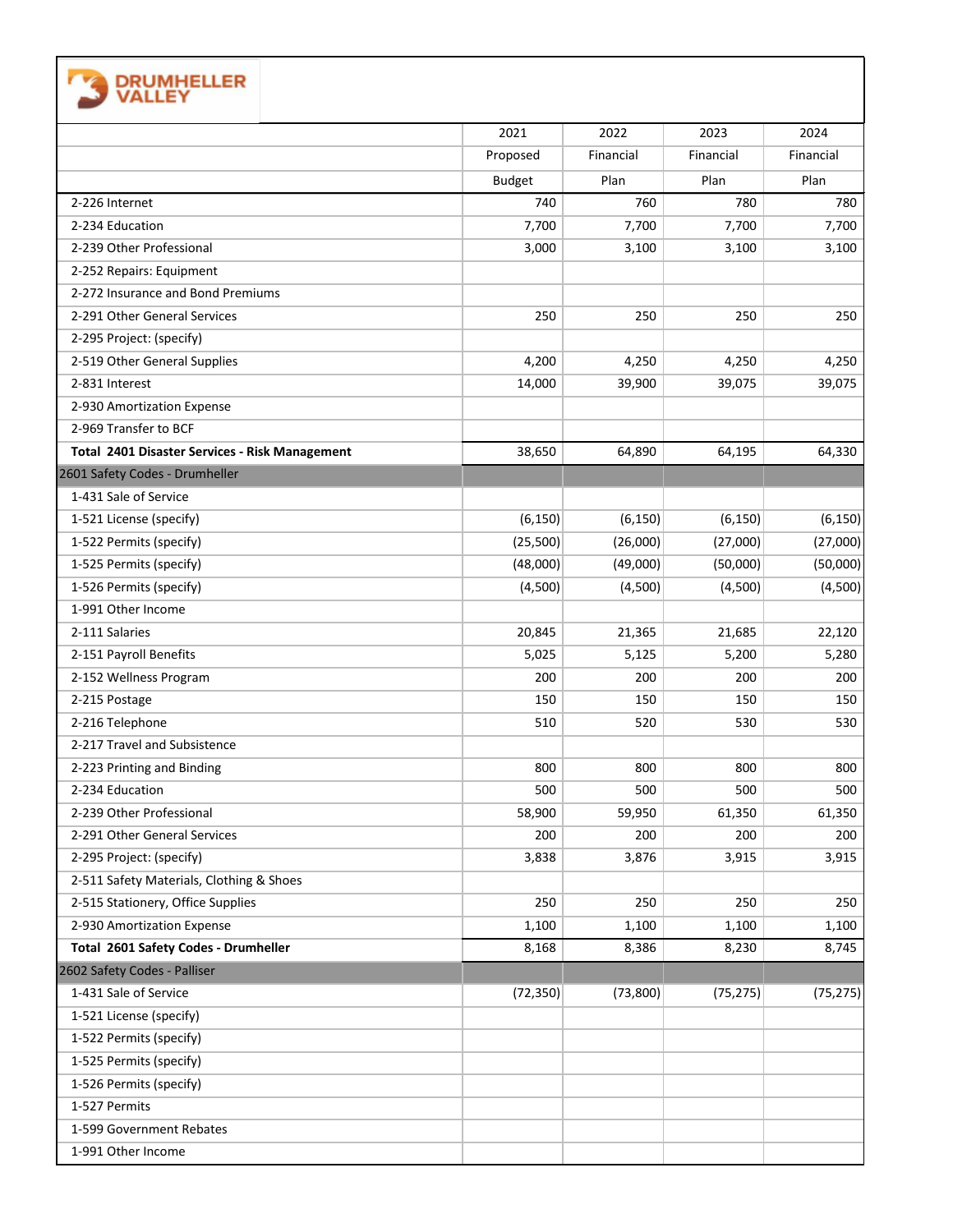| <b>DRUMHELLER</b><br>VALLEY            |               |           |           |           |
|----------------------------------------|---------------|-----------|-----------|-----------|
|                                        | 2021          | 2022      | 2023      | 2024      |
|                                        | Proposed      | Financial | Financial | Financial |
|                                        | <b>Budget</b> | Plan      | Plan      | Plan      |
| 2-111 Salaries                         | 56,915        | 58,340    | 59,215    | 60,395    |
| 2-151 Payroll Benefits                 | 13,085        | 13,350    | 13,550    | 13,750    |
| 2-152 Wellness Program                 | 500           | 500       | 500       | 500       |
| 2-214 Conventions/Registrations        |               | 450       | 450       | 450       |
| 2-215 Postage                          | 100           | 100       | 100       | 100       |
| 2-216 Telephone                        | 1,320         | 1,340     | 1,360     | 1,360     |
| 2-217 Travel and Subsistence           | 500           | 500       | 500       | 500       |
| 2-223 Printing and Binding             | 1,450         | 1,500     | 1,550     | 1,550     |
| 2-234 Education                        | 275           | 275       | 275       | 275       |
| 2-291 Other General Services           |               |           |           |           |
| 2-515 Stationery, Office Supplies      | 500           | 500       | 500       | 500       |
| 2-961 Transfer to (specify department) | 1,200         | 1,200     | 1,200     | 1,200     |
| Total 2602 Safety Codes - Palliser     | 3,495         | 4,255     | 3,925     | 5,305     |
| 2603 Development Permits               |               |           |           |           |
| 1-521 License (specify)                |               |           |           |           |
| 1-523 Permits (specify)                | (13, 250)     | (13,500)  | (13, 750) | (13, 750) |
| 1-524 Permits (specify)                | (3,550)       | (3,600)   | (3,675)   | (3,675)   |
| 1-991 Other Income                     |               |           |           |           |
| 2-111 Salaries                         | 39,030        | 40,005    | 40,605    | 41,415    |
| 2-151 Payroll Benefits                 | 9,670         | 9,860     | 10,010    | 10,160    |
| 2-152 Wellness Program                 | 500           | 500       | 500       | 500       |
| 2-214 Conventions/Registrations        | 725           | 725       | 725       | 725       |
| 2-215 Postage                          | 500           | 500       | 500       | 500       |
| 2-216 Telephone                        | 400           | 400       | 400       | 400       |
| 2-217 Travel and Subsistence           |               | 1,000     | 1,000     | 1,000     |
| 2-218 Meeting Expense                  | 1,200         | 2,100     | 2,100     | 2,100     |
| 2-221 Advertising and Promotion        | 10,750        | 10,750    | 10,750    | 10,750    |
| 2-222 Municipal Membership Fees        |               | 425       | 425       | 425       |
| 2-223 Printing and Binding             | 1,700         | 1,700     | 1,700     | 1,700     |
| 2-234 Education                        | 3,000         | 1,000     | 1,000     | 1,000     |
| 2-239 Other Professional               |               |           |           |           |
| 2-291 Other General Services           |               |           |           |           |
| 2-515 Stationery, Office Supplies      | 500           | 500       | 500       | 500       |
| 2-519 Other General Supplies           |               |           |           |           |
| <b>Total 2603 Development Permits</b>  | 51,175        | 52,365    | 52,790    | 53,750    |
| 2610 Animal Control                    |               |           |           |           |
| 1-521 License (specify)                | (10, 650)     | (10,900)  | (11, 150) | (11, 150) |
| 2-215 Postage                          | 300           | 300       | 300       | 300       |
| 2-239 Other Professional               | 3,500         | 3,500     | 3,500     | 3,500     |
| 2-291 Other General Services           | 2,000         | 2,000     | 2,000     | 2,000     |
| 2-519 Other General Supplies           | 1,000         | 1,000     | 1,000     | 1,000     |
| 2-961 Transfer to (specify department) | 17,000        | 17,000    | 17,000    | 17,000    |
| <b>Total 2610 Animal Control</b>       | 13,150        | 12,900    | 12,650    | 12,650    |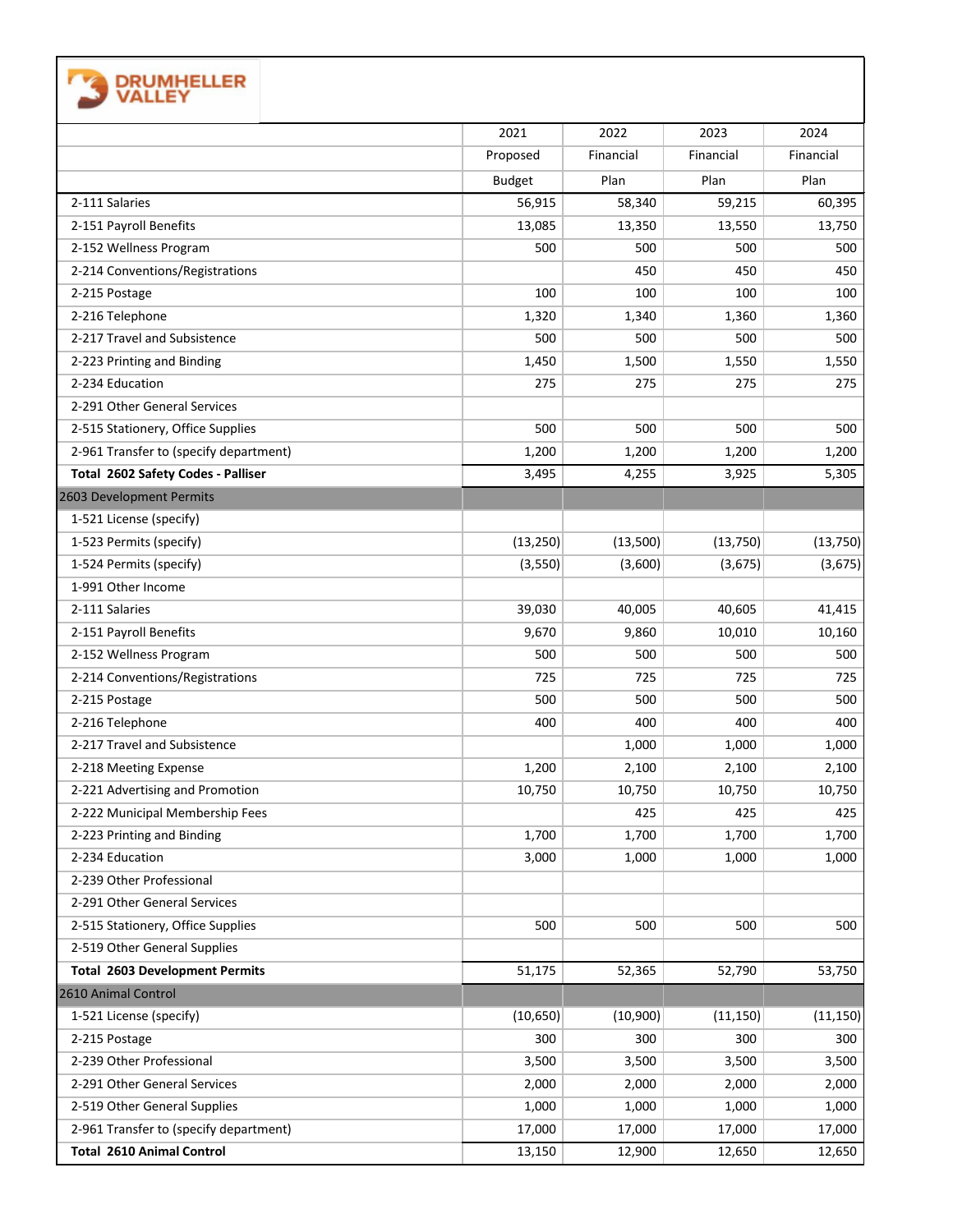| <b>DRUMHELLER</b>                        |               |           |           |           |
|------------------------------------------|---------------|-----------|-----------|-----------|
|                                          | 2021          | 2022      | 2023      | 2024      |
|                                          | Proposed      | Financial | Financial | Financial |
|                                          | <b>Budget</b> | Plan      | Plan      | Plan      |
| 2611 Weed Control                        |               |           |           |           |
| 1-451 Custom Work                        | (7,000)       | (10,000)  | (10,000)  | (10,000)  |
| 1-991 Other Income                       |               |           |           |           |
| 2-111 Salaries                           | 1,000         | 1,025     | 1,040     | 1,060     |
| 2-151 Payroll Benefits                   |               |           |           |           |
| 2-215 Postage                            | 500           | 500       | 500       | 500       |
| 2-234 Education                          | 1,000         | 1,000     | 1,000     | 1,000     |
| 2-252 Repairs: Equipment                 | 500           | 500       | 500       | 500       |
| 2-272 Insurance and Bond Premiums        | 890           | 940       | 990       | 1,050     |
| 2-291 Other General Services             | 16,500        | 25,600    | 25,600    | 25,600    |
| 2-511 Safety Materials, Clothing & Shoes | 200           | 200       | 200       | 200       |
| 2-519 Other General Supplies             | 1,350         | 1,375     | 1,375     | 1,375     |
| 2-521 Fuel Oil Grease                    | 500           | 500       | 500       | 500       |
| 2-531 Chemicals and Salts                |               |           |           |           |
| 2-961 Transfer to (specify department)   | 6,000         | 6,000     | 6,000     | 6,000     |
| <b>Total 2611 Weed Control</b>           | 21,440        | 27,640    | 27,705    | 27,785    |
| 2612 Mosquito Control                    |               |           |           |           |
| 1-991 Other Income                       |               |           |           |           |
| 2-111 Salaries                           |               |           |           |           |
| 2-151 Payroll Benefits                   |               |           |           |           |
| 2-215 Postage                            |               |           |           |           |
| 2-234 Education                          | 1,000         | 1,050     | 1,075     | 1,075     |
| 2-242 Contract: (specify)                | 20,000        | 20,000    | 20,000    | 20,000    |
| 2-252 Repairs: Equipment                 | 650           | 650       | 650       | 650       |
| 2-291 Other General Services             | 300           | 300       | 300       | 300       |
| 2-511 Safety Materials, Clothing & Shoes | 250           | 250       | 250       | 250       |
| 2-519 Other General Supplies             | 350           | 350       | 350       | 350       |
| 2-531 Chemicals and Salts                | 25,000        | 25,000    | 25,000    | 25,000    |
| <b>Total 2612 Mosquito Control</b>       | 47,550        | 47,600    | 47,625    | 47,625    |
| 3101 Engineering Administration          |               |           |           |           |
| 1-331 Sale to Provincincial Government   | (8,500)       | (8,500)   | (8,500)   | (8,500)   |
| 1-991 Other Income                       |               |           |           |           |
| 1-993 Gain (Loss) on Disposal of Asset   |               |           |           |           |
| 2-111 Salaries                           | 286,410       | 293,570   | 297,975   | 303,935   |
| 2-151 Payroll Benefits                   | 62,685        | 63,940    | 64,900    | 65,870    |
| 2-152 Wellness Program                   | 1,000         | 1,000     | 1,000     | 1,000     |
| 2-212 Communication System               | 5,500         | 7,900     | 7,900     | 7,900     |
| 2-214 Conventions/Registrations          |               | 1,000     | 1,000     | 1,000     |
| 2-215 Postage                            | 750           | 775       | 775       | 775       |
| 2-216 Telephone                          | 4,500         | 5,570     | 6,640     | 3,690     |
| 2-217 Travel and Subsistence             | 1,500         | 1,500     | 1,500     | 1,500     |
| 2-222 Municipal Membership Fees          | 1,225         | 1,225     | 1,225     | 1,225     |
| 2-223 Printing and Binding               | 900           | 900       | 900       | 900       |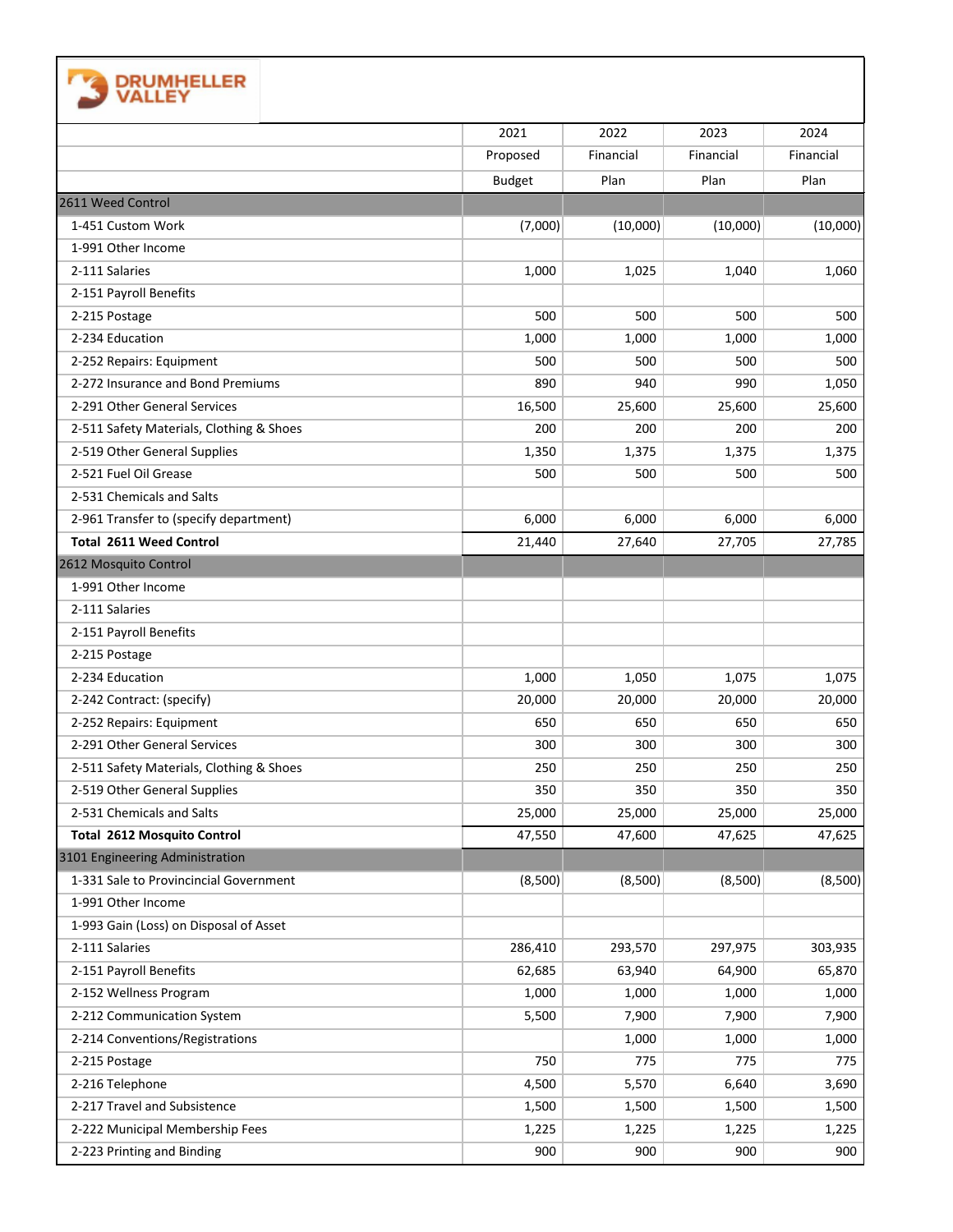| <b>DRUMHELLER</b><br><b>VALLEY</b>           |               |           |           |           |
|----------------------------------------------|---------------|-----------|-----------|-----------|
|                                              | 2021          | 2022      | 2023      | 2024      |
|                                              | Proposed      | Financial | Financial | Financial |
|                                              | <b>Budget</b> | Plan      | Plan      | Plan      |
| 2-234 Education                              | 1,800         | 1,800     | 1,800     | 1,800     |
| 2-239 Other Professional                     | 10,000        | 10,000    | 10,000    | 10,000    |
| 2-291 Other General Services                 | 1,000         | 2,000     | 2,000     | 2,000     |
| 2-515 Stationery, Office Supplies            | 1,000         | 1,000     | 1,000     | 1,000     |
| 2-519 Other General Supplies                 | 150           | 150       | 150       | 150       |
| 2-930 Amortization Expense                   | 232,355       | 232,355   | 232,355   | 232,355   |
| 2-969 Transfer to BCF                        |               |           |           |           |
| 2-993 Loss on Disposal of Asset              |               |           |           |           |
| <b>Total 3101 Engineering Administration</b> | 602,275       | 616,185   | 622,620   | 626,600   |
| 3102 Workshop and Yards                      |               |           |           |           |
| 1-422 Programs (Taxable)                     | (1,200)       | (1, 200)  | (1,200)   | (1, 200)  |
| 1-451 Custom Work                            | (500)         | (500)     | (500)     | (500)     |
| 1-991 Other Income                           |               |           |           |           |
| 2-111 Salaries                               | 284,240       | 291,345   | 295,715   | 301,630   |
| 2-151 Payroll Benefits                       | 66,360        | 67,685    | 68,700    | 69,735    |
| 2-152 Wellness Program                       | 500           | 500       | 500       | 500       |
| 2-212 Communication System                   |               |           |           |           |
| 2-216 Telephone                              | 1,425         | 1,450     | 1,475     | 1,475     |
| 2-223 Printing and Binding                   |               |           |           |           |
| 2-234 Education                              | 1,500         | 1,500     | 1,500     | 1,500     |
| 2-241 Janitorial Services                    | 7,000         | 7,000     | 7,000     | 7,000     |
| 2-251 Repairs: Buildings                     | 8,050         | 8,050     | 8,050     | 8,050     |
| 2-252 Repairs: Equipment                     | 12,000        | 12,000    | 12,000    | 12,000    |
| 2-253 Repairs: Other                         | 10,000        | 10,000    | 10,000    | 10,000    |
| 2-254 Repairs: Structures                    | 9,200         | 1,200     | 1,200     | 1,200     |
| 2-272 Insurance and Bond Premiums            | 19,940        | 21,010    | 22,130    | 23,310    |
| 2-291 Other General Services                 | 20,700        | 20,700    | 20,700    | 20,700    |
| 2-511 Safety Materials, Clothing & Shoes     | 7,000         | 7,000     | 7,000     | 7,000     |
| 2-515 Stationery, Office Supplies            | 1,200         | 1,200     | 1,200     | 1,200     |
| 2-518 Janitorial Supplies                    | 1,500         | 1,500     | 1,500     | 1,500     |
| 2-519 Other General Supplies                 | 10,350        | 5,550     | 5,550     | 5,550     |
| 2-521 Fuel Oil Grease                        | 25,000        | 25,500    | 26,000    | 26,500    |
| 2-524 Consumable, Small Tools                | 6,000         | 6,000     | 6,000     | 6,000     |
| 2-541 Utilities: Electricity                 | 43,110        | 43,875    | 44,640    | 45,400    |
| 2-542 Utilities: Gas                         | 26,920        | 25,585    | 27,315    | 29,045    |
| 2-543 Utilities: Water and Sewer             | 5,710         | 5,825     | 5,945     | 5,945     |
| 2-961 Transfer to (specify department)       | 4,000         | 4,000     | 4,000     | 4,000     |
| Total 3102 Workshop and Yards                | 570,005       | 566,775   | 576,420   | 587,540   |
| 3202 Roads and Streets                       |               |           |           |           |
| 1-441 Sale of Utility                        |               |           |           |           |
| 1-451 Custom Work                            | (7,500)       | (7,500)   | (7,500)   | (7,500)   |
| 1-991 Other Income                           |               |           |           |           |
| 1-993 Gain (Loss) on Disposal of Asset       |               |           |           |           |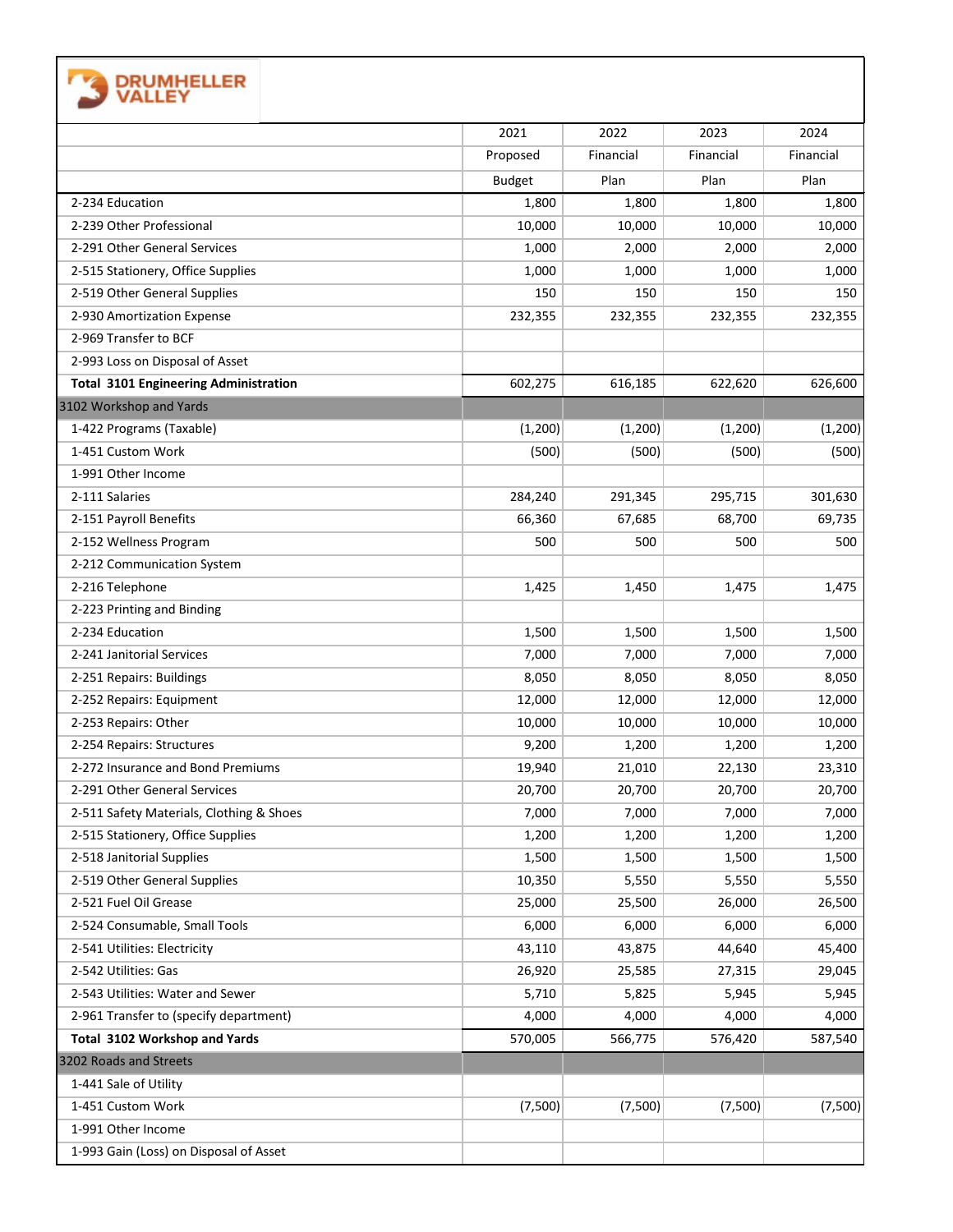| <b>DRUMHELLER</b><br><b>VALLEY</b>                           |               |           |           |           |
|--------------------------------------------------------------|---------------|-----------|-----------|-----------|
|                                                              | 2021          | 2022      | 2023      | 2024      |
|                                                              | Proposed      | Financial | Financial | Financial |
|                                                              | <b>Budget</b> | Plan      | Plan      | Plan      |
| 2-111 Salaries                                               | 327,805       | 337,250   | 343,060   | 350,920   |
| 2-151 Payroll Benefits                                       | 68,770        | 70,145    | 71,200    | 72,265    |
| 2-152 Wellness Program                                       | 500           | 500       | 500       | 500       |
| 2-215 Postage                                                |               |           |           |           |
| 2-216 Telephone                                              | 510           | 520       | 530       | 530       |
| 2-242 Contract: (specify)                                    | 56,500        | 41,500    | 41,500    | 41,500    |
| 2-252 Repairs: Equipment                                     | 77,500        | 77,500    | 77,500    | 77,500    |
| 2-254 Repairs: Structures                                    | 86,600        | 99,200    | 99,600    | 90,500    |
| 2-272 Insurance and Bond Premiums                            | 15,200        | 16,010    | 16,860    | 17,760    |
| 2-291 Other General Services                                 | 4,400         | 4,400     | 4,400     | 4,400     |
| 2-511 Safety Materials, Clothing & Shoes                     | 1,500         | 1,500     | 1,500     | 1,500     |
| 2-519 Other General Supplies                                 | 2,450         | 2,450     | 2,450     | 2,450     |
| 2-521 Fuel Oil Grease                                        | 40,000        | 42,000    | 44,100    | 46,310    |
| 2-531 Chemicals and Salts                                    | 15,900        | 15,900    | 15,900    | 15,900    |
| 2-535 Sand and Gravel                                        | 56,000        | 56,000    | 56,000    | 56,000    |
| 2-926 Uncollectable Accounts                                 |               |           |           |           |
| 2-930 Amortization Expense                                   | 541,778       | 355,312   | 403,656   | 357,701   |
| <b>Total 3202 Roads and Streets</b>                          | 1,287,913     | 1,112,687 | 1,171,256 | 1,128,236 |
| 3203 Street Lighting                                         |               |           |           |           |
| 1-991 Other Income                                           | (10,000)      | (10,000)  | (10,000)  | (10,000)  |
| 2-111 Salaries                                               |               |           |           |           |
| 2-151 Payroll Benefits                                       |               |           |           |           |
| 2-254 Repairs: Structures                                    | 15,200        | 15,200    | 15,200    | 15,200    |
| 2-291 Other General Services                                 | 1,600         | 1,600     | 1,600     | 1,600     |
| 2-519 Other General Supplies                                 | 300           | 300       | 300       | 300       |
| 2-541 Utilities: Electricity                                 | 450,640       | 462,690   | 474,740   | 486,790   |
| <b>Total 3203 Street Lighting</b>                            | 457,740       | 469,790   | 481,840   | 493,890   |
| 3204 Traffic Services                                        |               |           |           |           |
| 1-991 Other Income                                           |               |           |           |           |
| 2-111 Salaries                                               | 8,920         | 9,140     | 9,280     | 9,460     |
| 2-151 Payroll Benefits                                       | 2,010         | 2,050     | 2,085     | 2,115     |
| 2-152 Wellness Program                                       | 50            | 50        | 50        | 50        |
| 2-222 Municipal Membership Fees                              |               |           |           |           |
| 2-252 Repairs: Equipment                                     | 450           | 450       | 450       | 450       |
| 2-254 Repairs: Structures                                    | 6,900         | 6,900     | 6,900     | 6,900     |
| 2-272 Insurance and Bond Premiums                            | 30            | 30        | 30        | 30        |
| 2-291 Other General Services                                 | 20,000        | 20,300    | 20,500    | 20,500    |
| 2-519 Other General Supplies                                 | 600           | 600       | 600       | 600       |
| <b>Total 3204 Traffic Services</b>                           | 38,960        | 39,520    | 39,895    | 40,105    |
| 3205 Bridges                                                 |               |           |           |           |
|                                                              |               |           |           |           |
| 2-239 Other Professional                                     |               |           |           |           |
| <b>Total 3205 Bridges</b><br>3211 Primary/Secondary Highways |               |           |           |           |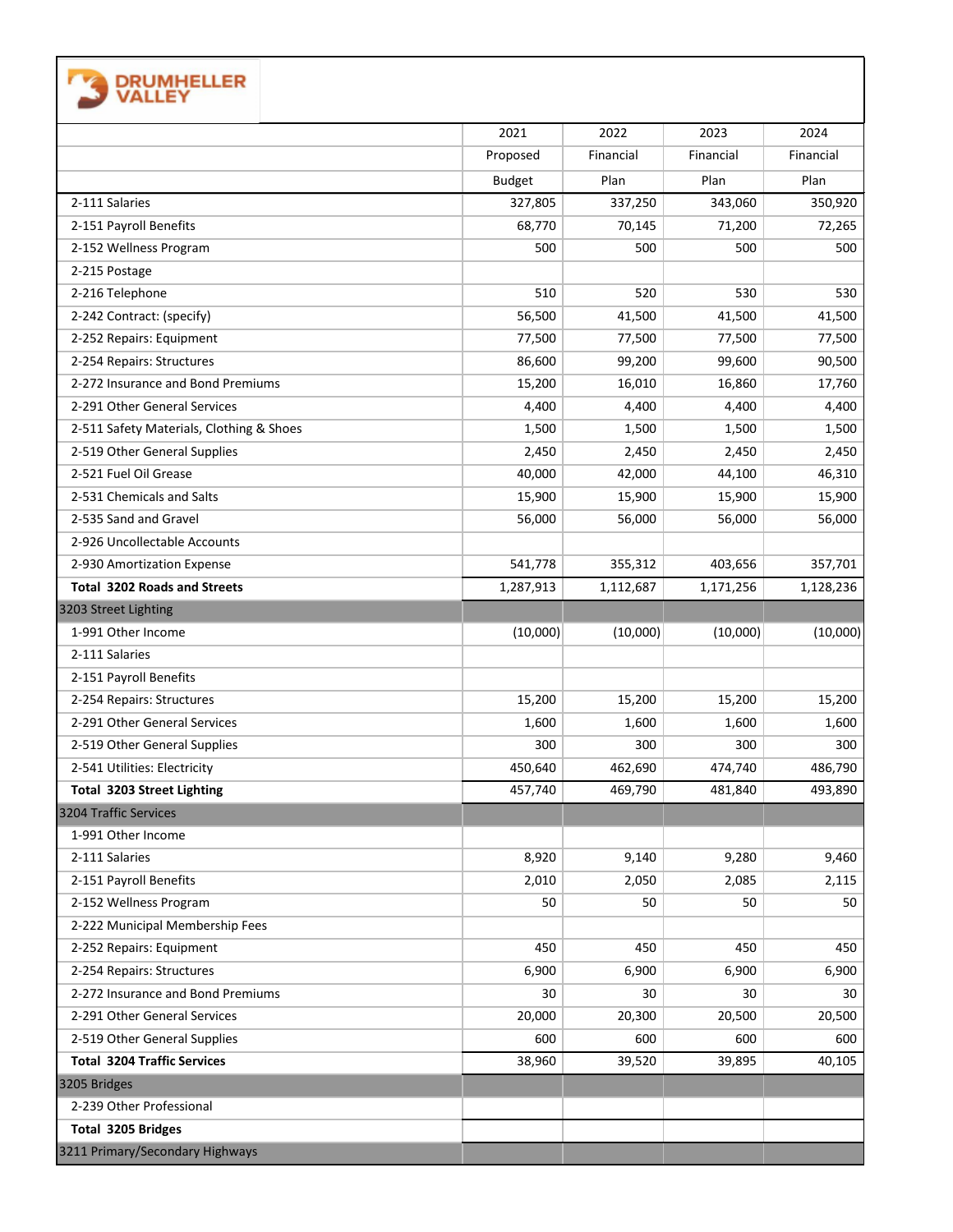

|                                              | 2021          | 2022       | 2023       | 2024       |
|----------------------------------------------|---------------|------------|------------|------------|
|                                              | Proposed      | Financial  | Financial  | Financial  |
|                                              | <b>Budget</b> | Plan       | Plan       | Plan       |
| 1-331 Sale to Provincincial Government       |               |            |            |            |
| 1-451 Custom Work                            |               |            |            |            |
| 2-242 Contract: (specify)                    |               |            |            |            |
| <b>Total 3211 Primary/Secondary Highways</b> |               |            |            |            |
| 3301 Airport                                 |               |            |            |            |
| 1-441 Sale of Utility                        | (27,000)      | (27, 500)  | (27,500)   | (27, 500)  |
| 1-569 Rental: Other                          | (3,025)       | (3,025)    | (3,025)    | (3,025)    |
| 1-991 Other Income                           |               |            |            |            |
| 2-111 Salaries                               |               |            |            |            |
| 2-151 Payroll Benefits                       |               |            |            |            |
| 2-212 Communication System                   | 200           | 200        | 200        | 200        |
| 2-216 Telephone                              |               |            |            |            |
| 2-222 Municipal Membership Fees              | 250           | 250        | 250        | 250        |
| 2-226 Internet                               | 665           | 670        | 675        | 675        |
| 2-241 Janitorial Services                    |               |            |            |            |
| 2-242 Contract: (specify)                    |               |            |            |            |
| 2-251 Repairs: Buildings                     | 2,155         | 2,155      | 2,155      | 2,155      |
| 2-253 Repairs: Other                         | 1,500         | 1,500      | 1,500      | 1,500      |
| 2-254 Repairs: Structures                    | 9,200         | 11,200     | 11,200     | 11,200     |
| 2-272 Insurance and Bond Premiums            | 6,920         | 7,290      | 7,680      | 8,090      |
| 2-291 Other General Services                 | 16,500        | 14,510     | 14,510     | 14,510     |
| 2-512 Goods for Re-Sale                      | 22,000        | 22,675     | 22,675     | 22,675     |
| 2-518 Janitorial Supplies                    | 500           | 500        | 500        | 500        |
| 2-519 Other General Supplies                 |               |            |            |            |
| 2-521 Fuel Oil Grease                        |               |            |            |            |
| 2-541 Utilities: Electricity                 | 5,875         | 6,020      | 6,165      | 6,310      |
| 2-542 Utilities: Gas                         | 1,200         | 1,200      | 1,200      | 1,200      |
| 2-543 Utilities: Water and Sewer             | 255           | 260        | 265        | 265        |
| 2-812 Penalties, Interest, Overdraft         | 1,525         | 1,550      | 1,575      | 1,575      |
| 2-930 Amortization Expense                   | 68,000        | 68,000     | 68,000     | 68,000     |
| Total 3301 Airport                           | 106,720       | 107,455    | 108,025    | 108,580    |
| 3701 Storm Sewers                            |               |            |            |            |
| 2-111 Salaries                               |               |            |            |            |
| 2-291 Other General Services                 |               |            |            |            |
| Total 3701 Storm Sewers                      |               |            |            |            |
| 4301 Garbage Collection                      |               |            |            |            |
| 1-441 Sale of Utility                        | (125, 700)    | (125, 700) | (125, 700) | (125, 700) |
| 1-991 Other Income                           |               |            |            |            |
| 2-111 Salaries                               |               |            |            |            |
| 2-151 Payroll Benefits                       |               |            |            |            |
| 2-214 Conventions/Registrations              | 750           | 775        | 775        | 775        |
| 2-222 Municipal Membership Fees              | 157,310       | 160,450    | 163,650    | 166,900    |
| 2-239 Other Professional                     | 213,900       | 213,900    | 213,900    | 213,900    |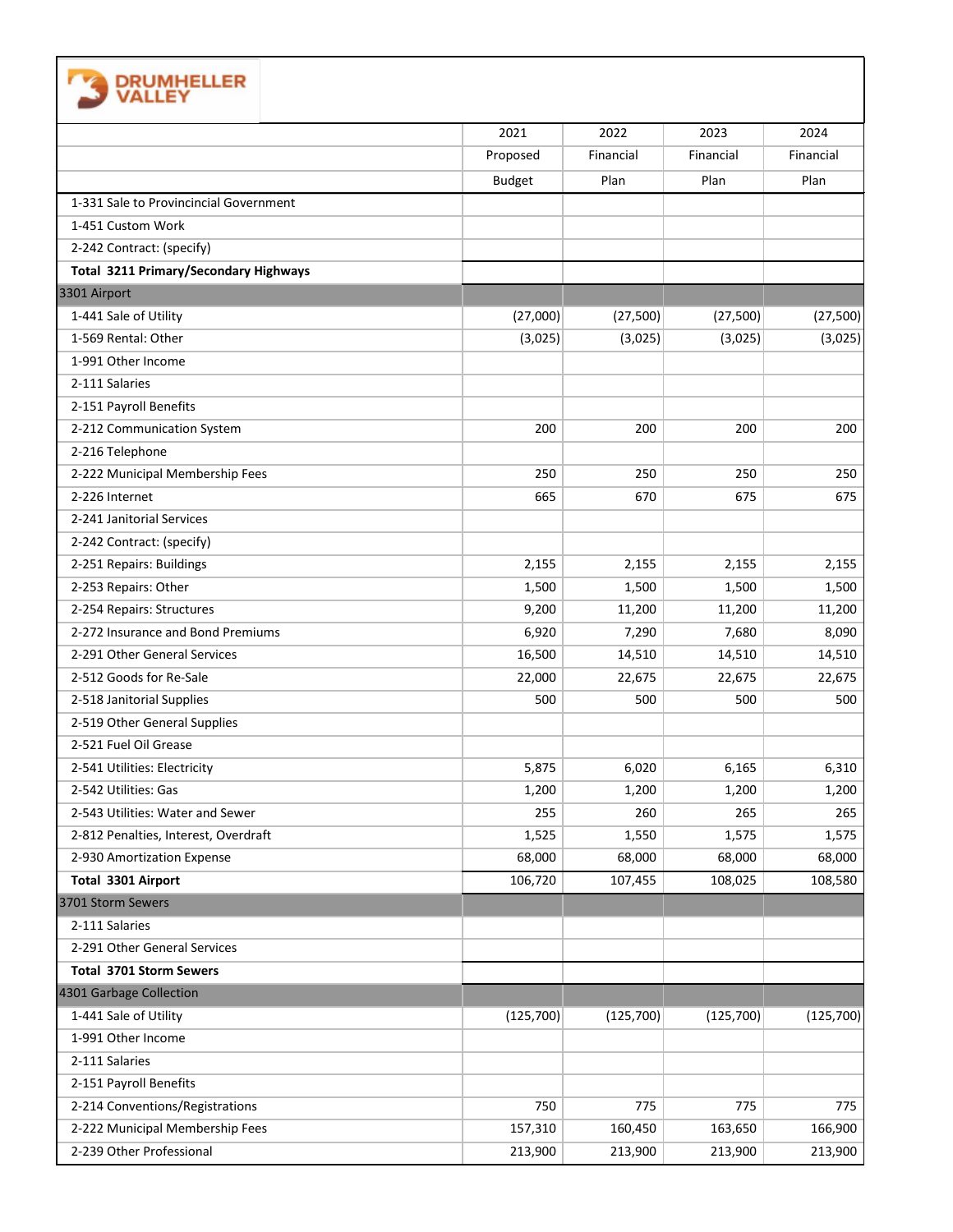| <b>DRUMHELLER</b><br><b>VALLEY</b>     |               |           |           |           |
|----------------------------------------|---------------|-----------|-----------|-----------|
|                                        | 2021          | 2022      | 2023      | 2024      |
|                                        | Proposed      | Financial | Financial | Financial |
|                                        | <b>Budget</b> | Plan      | Plan      | Plan      |
| 2-252 Repairs: Equipment               | 3,000         | 3,000     | 3,000     | 3,000     |
| 2-926 Uncollectable Accounts           |               |           |           |           |
| <b>Total 4301 Garbage Collection</b>   | 249,260       | 252,425   | 255,625   | 258,875   |
| 5101 FCSS Administration               |               |           |           |           |
| 1-751 Other Local Governments          |               |           |           |           |
| 1-841 Wage Subsidies                   |               |           |           |           |
| 1-843 Conditional Programs             | (234,050)     | (234,050) | (234,050) | (234,050) |
| 1-991 Other Income                     | (12, 592)     |           |           |           |
| 2-111 Salaries                         | 142,430       | 135,230   | 137,255   | 140,000   |
| 2-151 Payroll Benefits                 | 33,595        | 34,265    | 34,780    | 35,300    |
| 2-152 Wellness Program                 | 1,100         | 1,100     | 1,100     | 1,100     |
| 2-214 Conventions/Registrations        | 1,125         | 1,335     | 1,347     | 1,347     |
| 2-215 Postage                          | 100           | 101       | 102       | 102       |
| 2-216 Telephone                        | 1,600         | 2,630     | 2,660     | 2,660     |
| 2-217 Travel and Subsistence           | 2,000         | 3,000     | 3,030     | 3,030     |
| 2-221 Advertising and Promotion        | 2,860         | 2,890     | 2,920     | 2,920     |
| 2-222 Municipal Membership Fees        | 910           | 918       | 928       | 928       |
| 2-223 Printing and Binding             | 400           | 404       | 408       | 408       |
| 2-231 Accounting and Audit             | 1,250         | 1,262     | 1,275     | 1,275     |
| 2-234 Education                        | 1,100         | 1,111     | 1,122     | 1,122     |
| 2-272 Insurance and Bond Premiums      |               |           |           |           |
| 2-291 Other General Services           | 80            | 81        | 82        | 82        |
| 2-295 Project: (specify)               | 9,885         | 9,905     | 2,040     | 2,040     |
| 2-514 Program Materials                | 800           | 810       | 820       | 820       |
| 2-515 Stationery, Office Supplies      | 375           | 385       | 390       | 390       |
| 2-519 Other General Supplies           | 800           | 820       | 840       | 840       |
| 2-926 Uncollectable Accounts           |               |           |           |           |
| 2-961 Transfer to (specify department) | 1,200         | 1,215     | 2,445     | 2,445     |
| 2-969 Transfer to BCF                  |               |           |           |           |
| <b>Total 5101 FCSS Administration</b>  | (45, 032)     | (36, 588) | (40, 506) | (37, 241) |
| 5103 Seniors Services                  |               |           |           |           |
| 1-991 Other Income                     | (53, 155)     | (11, 206) | (11, 206) | (11, 206) |
| 2-111 Salaries                         | 61,725        | 53,020    | 53,815    | 54,890    |
| 2-151 Payroll Benefits                 | 12,560        | 11,790    | 11,970    | 12,150    |
| 2-152 Wellness Program                 | 500           | 500       | 500       | 500       |
| 2-214 Conventions/Registrations        | 300           | 303       | 306       | 306       |
| 2-215 Postage                          | 75            | 76        | 77        | 77        |
| 2-216 Telephone                        | 800           | 1,810     | 820       | 820       |
| 2-217 Travel and Subsistence           | 650           | 912       | 929       | 929       |
| 2-221 Advertising and Promotion        | 1,750         | 976       | 1,017     | 1,017     |
| 2-222 Municipal Membership Fees        | 55            | 56        | 57        | 57        |
| 2-234 Education                        | 400           | 605       | 615       | 615       |
| 2-291 Other General Services           | 80            | 80        | 80        | 80        |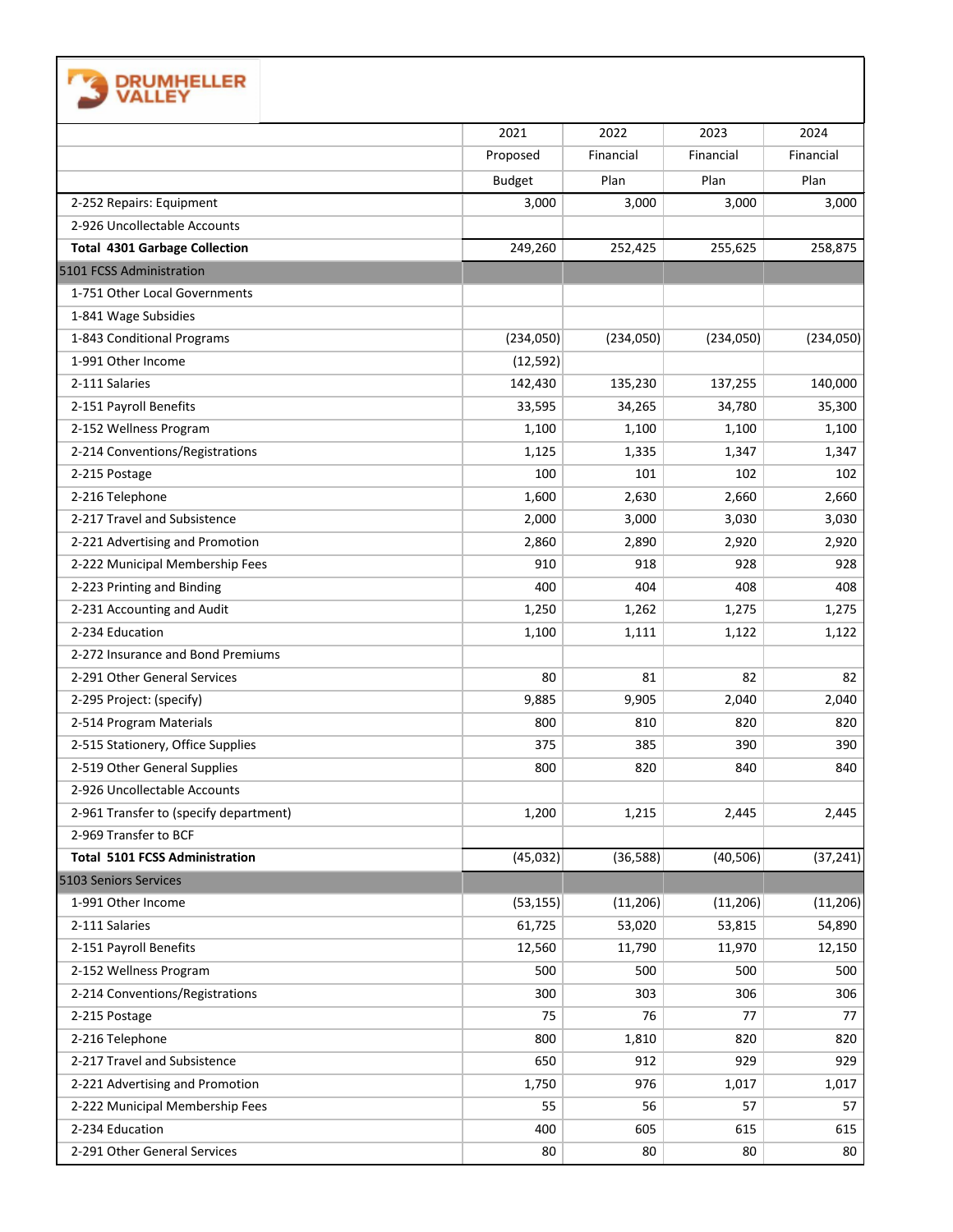| <b>DRUMHELLER</b><br>VALLEY                    |               |           |              |           |
|------------------------------------------------|---------------|-----------|--------------|-----------|
|                                                | 2021          | 2022      | 2023         | 2024      |
|                                                | Proposed      | Financial | Financial    | Financial |
|                                                | <b>Budget</b> | Plan      | Plan         | Plan      |
| 2-295 Project: (specify)                       | 3,800         | 3,845     | 3,885        | 3,885     |
| 2-296 Project: (specify)                       | 10,106        | 2,020     | 2,040        | 2,040     |
| 2-297 Project: (specify)                       | 500           |           |              |           |
| 2-298 Project (specify)                        | 28,601        |           |              |           |
| 2-514 Program Materials                        | 4,100         | 4,145     |              | 4,190     |
| 2-515 Stationery, Office Supplies              | 500           | 855       | 4,190<br>510 | 510       |
| 2-519 Other General Supplies                   | 200           | 205       | 210          | 215       |
| <b>Total 5103 Seniors Services</b>             |               |           |              |           |
|                                                | 73,547        | 69,992    | 69,815       | 71,075    |
| 5105 Seasonal FCSS Programs                    |               |           |              |           |
| 1-421 Programs (Taxable)                       |               |           |              |           |
| 1-433 Advertising                              | (3, 250)      | (6, 565)  | (6,630)      | (6,630)   |
| 1-595 Grants: Individuals/Service Organization | (1,000)       | (1, 330)  | (1, 330)     | (1, 330)  |
| 1-991 Other Income                             |               |           |              |           |
| 2-111 Salaries                                 |               |           |              |           |
| 2-151 Payroll Benefits                         |               |           |              |           |
| 2-217 Travel and Subsistence                   | 500           | 505       | 510          | 510       |
| 2-221 Advertising and Promotion                | 200           | 200       | 200          | 200       |
| 2-222 Municipal Membership Fees                |               |           |              |           |
| 2-223 Printing and Binding                     | 1,315         | 7,990     | 8,070        | 8,070     |
| 2-234 Education                                |               | 4,040     | 4,080        | 4,080     |
| 2-291 Other General Services                   |               | 40        | 40           | 40        |
| 2-295 Project: (specify)                       | 7,700         | 9,330     | 9,405        | 9,405     |
| 2-514 Program Materials                        |               |           |              |           |
| 2-515 Stationery, Office Supplies              |               |           |              |           |
| 2-519 Other General Supplies                   |               |           |              |           |
| 2-812 Penalties, Interest, Overdraft           |               |           |              |           |
| 2-926 Uncollectable Accounts                   |               |           |              |           |
| 2-969 Transfer to BCF                          |               |           |              |           |
| <b>Total 5105 Seasonal FCSS Programs</b>       | 5,465         | 14,210    | 14,345       | 14,345    |
| 5106 Youth Services                            |               |           |              |           |
| 1-431 Sale of Service                          |               |           |              |           |
| 1-595 Grants: Individuals/Service Organization |               |           |              |           |
| 1-991 Other Income                             | (93, 563)     | (12, 781) | (6, 281)     | (8, 781)  |
| 2-111 Salaries                                 | 47,500        | 48,685    | 49,415       | 50,400    |
| 2-151 Payroll Benefits                         | 9,900         | 10,100    | 10,250       | 10,405    |
| 2-152 Wellness Program                         | 500           | 500       | 500          | 500       |
| 2-214 Conventions/Registrations                |               | 200       | 200          | 200       |
| 2-215 Postage                                  | 75            | 76        | 77           | 77        |
| 2-216 Telephone                                | 800           | 1,800     | 800          | 800       |
| 2-217 Travel and Subsistence                   | 500           | 750       | 760          | 760       |
| 2-221 Advertising and Promotion                | 2,000         | 750       | 760          | 760       |
| 2-234 Education                                | 1,100         | 600       | 605          | 605       |
| 2-291 Other General Services                   | 2,800         | 800       | 805          | 805       |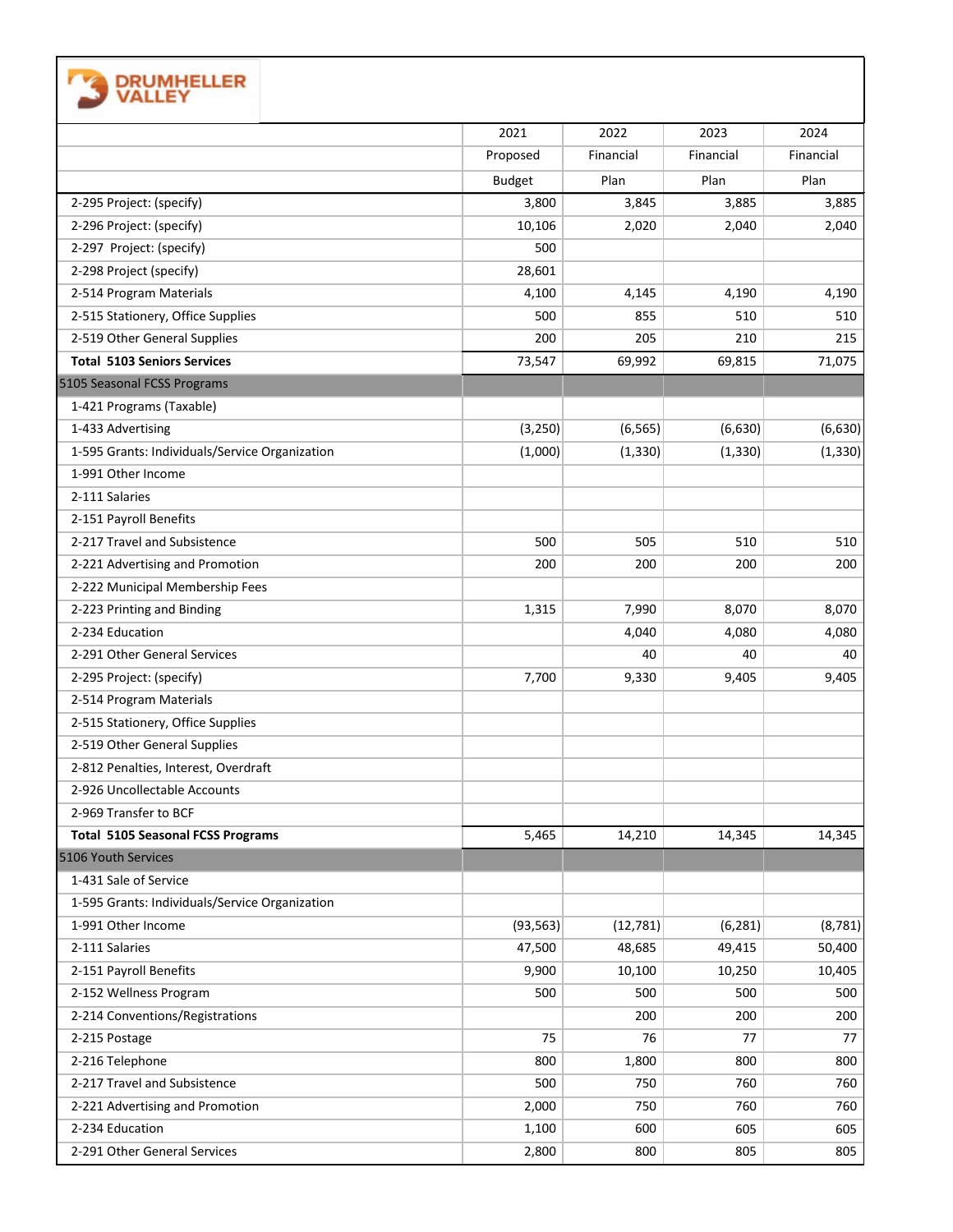| <b>DRUMHELLER</b><br>VALLEY                        |               |            |            |            |
|----------------------------------------------------|---------------|------------|------------|------------|
|                                                    | 2021          | 2022       | 2023       | 2024       |
|                                                    | Proposed      | Financial  | Financial  | Financial  |
|                                                    | <b>Budget</b> | Plan       | Plan       | Plan       |
| 2-295 Project: (specify)                           | 5,200         | 1,657      | 1,657      | 1,657      |
| 2-514 Program Materials                            | 10,511        | 1,000      | 1,010      | 1,020      |
| 2-515 Stationery, Office Supplies                  | 500           | 250        | 255        | 255        |
| 2-519 Other General Supplies                       | 500           | 500        | 500        | 500        |
| 2-763 VADIM CONVERTED                              | 34,155        | 3,000      | 3,000      |            |
| 2-812 Penalties, Interest, Overdraft               |               |            |            | 3,000      |
| 2-912 Discounts                                    |               | 2,000      | 2,000      | 2,000      |
|                                                    |               |            |            |            |
| 2-926 Uncollectable Accounts                       |               |            |            |            |
| <b>Total 5106 Youth Services</b>                   | 22,478        | 59,887     | 66,313     | 64,963     |
| 5121 Indirect Programs                             |               |            |            |            |
| 1-991 Other Income                                 |               |            |            |            |
| 2-223 Printing and Binding                         |               |            |            |            |
| 2-295 Project: (specify)                           |               |            |            |            |
| 2-771 Grant: (specify) individuals, community      | 30,000        | 30,000     | 30,000     | 30,000     |
| 2-776 Grant: (specify) individuals, community      |               |            |            |            |
| <b>Total 5121 Indirect Programs</b>                | 30,000        | 30,000     | 30,000     | 30,000     |
| 5301 Seniors Foundation                            |               |            |            |            |
| 1-111 Residential                                  | (554, 230)    | (554, 230) | (554, 230) | (554, 230) |
| 2-781 Requisition: (specify)                       | 554,230       | 554,230    | 554,230    | 554,230    |
| <b>Total 5301 Seniors Foundation</b>               |               |            |            |            |
| 5302 Non-FCSS Programs - CBI                       |               |            |            |            |
| 1-841 Wage Subsidies                               |               |            |            |            |
| 1-991 Other Income                                 |               |            |            |            |
| 2-111 Salaries                                     |               |            |            |            |
| 2-151 Payroll Benefits                             |               |            |            |            |
| 2-152 Wellness Program                             |               |            |            |            |
| 2-216 Telephone                                    |               |            |            |            |
| 2-217 Travel and Subsistence                       |               |            |            |            |
| 2-221 Advertising and Promotion                    |               |            |            |            |
| 2-234 Education                                    |               |            |            |            |
| 2-291 Other General Services                       |               |            |            |            |
| 2-515 Stationery, Office Supplies                  |               |            |            |            |
| 2-519 Other General Supplies                       |               |            |            |            |
| Total 5302 Non-FCSS Programs - CBI                 |               |            |            |            |
| 5303 Non-FCSS Programs - Community Social Services |               |            |            |            |
| 1-831 Wage Subsidies                               |               |            |            |            |
| 1-833 Conditional Programs                         |               |            |            |            |
| 1-841 Wage Subsidies                               |               |            |            |            |
| 1-843 Conditional Programs                         |               |            |            |            |
| 1-991 Other Income                                 |               |            |            |            |
| 2-111 Salaries                                     | 24,500        | 1,185      | 1,915      | 2,900      |
| 2-151 Payroll Benefits                             | 5,180         | 5,380      | 5,530      | 5,685      |
| 2-216 Telephone                                    | 800           |            |            |            |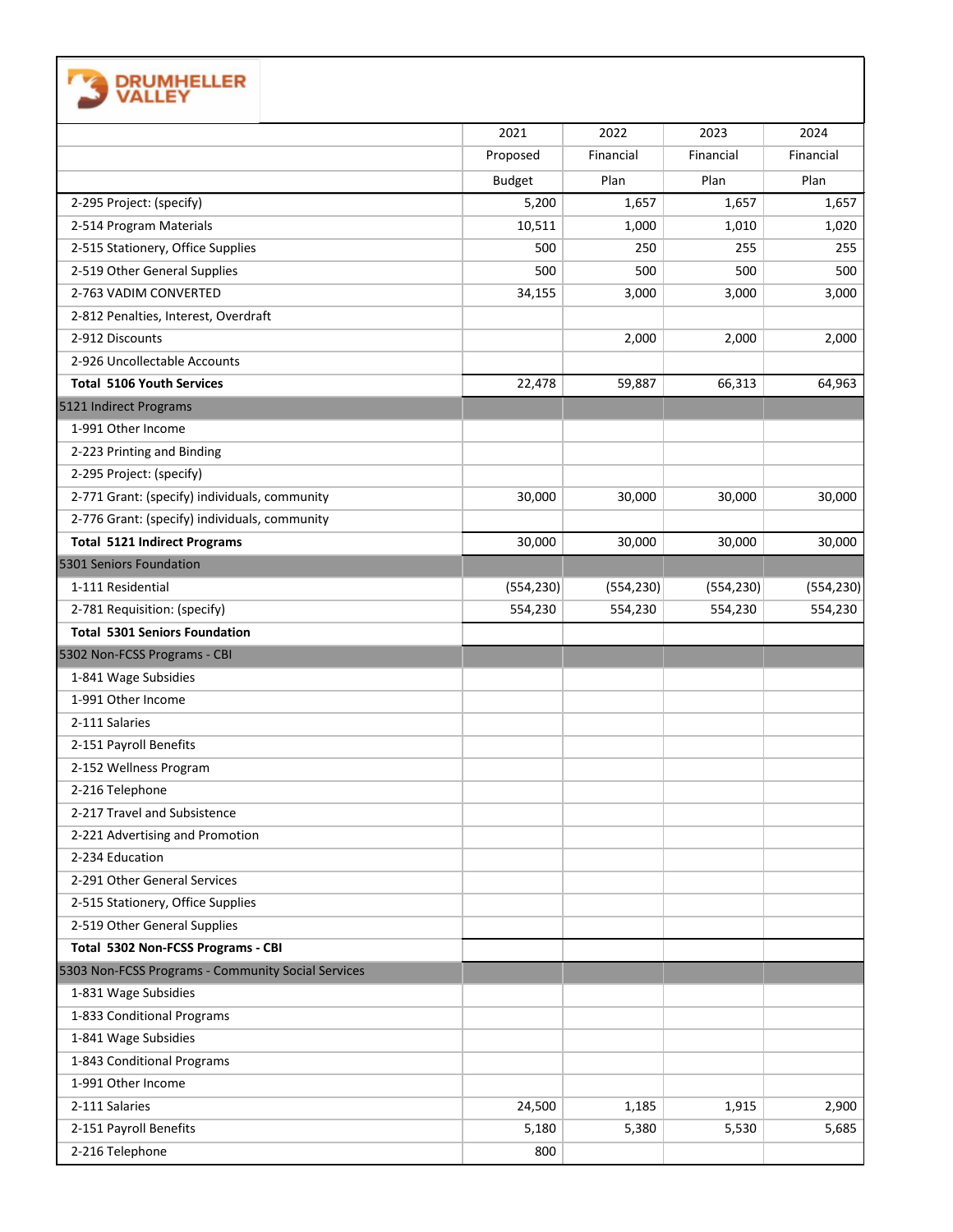| <b>DRUMHELLER</b><br>VALLEY                              |               |           |           |           |
|----------------------------------------------------------|---------------|-----------|-----------|-----------|
|                                                          | 2021          | 2022      | 2023      | 2024      |
|                                                          | Proposed      | Financial | Financial | Financial |
|                                                          | <b>Budget</b> | Plan      | Plan      | Plan      |
| 2-217 Travel and Subsistence                             | 250           |           |           |           |
| 2-221 Advertising and Promotion                          |               |           |           |           |
| 2-222 Municipal Membership Fees                          | 1,500         | 1,508     | 1,516     | 1,516     |
| 2-234 Education                                          |               |           |           |           |
| 2-239 Other Professional                                 | 25,000        | 25,000    | 25,000    | 25,000    |
| 2-291 Other General Services                             |               |           |           |           |
| 2-295 Project: (specify)                                 | 10,000        | 10,000    | 10,000    | 10,000    |
| 2-296 Project: (specify)                                 |               |           |           |           |
| 2-514 Program Materials                                  |               |           |           |           |
| 2-519 Other General Supplies                             |               |           |           |           |
| 2-812 Penalties, Interest, Overdraft                     |               |           |           |           |
| Total 5303 Non-FCSS Programs - Community Social Services | 67,230        | 43,073    | 43,961    | 45,101    |
| 5601 Cemetery                                            |               |           |           |           |
| 1-443 Sale of Land                                       | (35,000)      | (35,800)  | (37, 800) | (37, 800) |
| 1-841 Wage Subsidies                                     |               |           |           |           |
| 1-991 Other Income                                       |               |           |           |           |
| 1-993 Gain (Loss) on Disposal of Asset                   |               |           |           |           |
| 2-111 Salaries                                           | 15,330        | 15,710    | 15,950    | 16,265    |
| 2-151 Payroll Benefits                                   | 1,355         | 1,380     | 1,400     | 1,420     |
| 2-239 Other Professional                                 | 3,000         | 3,000     | 3,000     | 3,000     |
| 2-252 Repairs: Equipment                                 | 500           | 500       | 500       | 500       |
| 2-254 Repairs: Structures                                | 2,600         | 2,600     | 2,600     | 2,600     |
| 2-272 Insurance and Bond Premiums                        | 950           | 1,000     | 1,050     | 1,110     |
| 2-291 Other General Services                             | 6,905         | 6,930     | 7,000     | 7,000     |
| 2-519 Other General Supplies                             | 3,000         | 3,000     | 3,000     | 3,000     |
| 2-521 Fuel Oil Grease                                    | 1,500         | 1,650     | 1,810     | 1,980     |
| 2-930 Amortization Expense                               | 2,100         | 2,100     | 2,100     | 2,100     |
| <b>Total 5601 Cemetery</b>                               | 2,240         | 2,070     | 610       | 1,175     |
| 6101 Municipal Planning                                  |               |           |           |           |
| 2-771 Grant: (specify) individuals, community            | 114,125       | 116,425   | 118,775   | 118,775   |
| 2-969 Transfer to BCF                                    |               |           |           |           |
| <b>Total 6101 Municipal Planning</b>                     | 114,125       | 116,425   | 118,775   | 118,775   |
| 6201 Economic Development                                |               |           |           |           |
| 1-444 Sale of Materials                                  |               |           |           |           |
| 1-843 Conditional Programs                               |               |           |           |           |
| 1-991 Other Income                                       |               |           |           |           |
| 2-111 Salaries                                           | 86,535        | 89,330    | 91,050    | 93,375    |
| 2-151 Payroll Benefits                                   | 19,365        | 19,865    | 20,245    | 20,630    |
| 2-152 Wellness Program                                   | 500           | 500       | 500       | 500       |
| 2-214 Conventions/Registrations                          | 6,380         | 6,430     | 6,500     | 6,500     |
| 2-215 Postage                                            |               |           |           |           |
| 2-216 Telephone                                          | 920           | 1,940     | 960       | 960       |
| 2-217 Travel and Subsistence                             | 12,100        | 12,300    | 12,300    | 12,300    |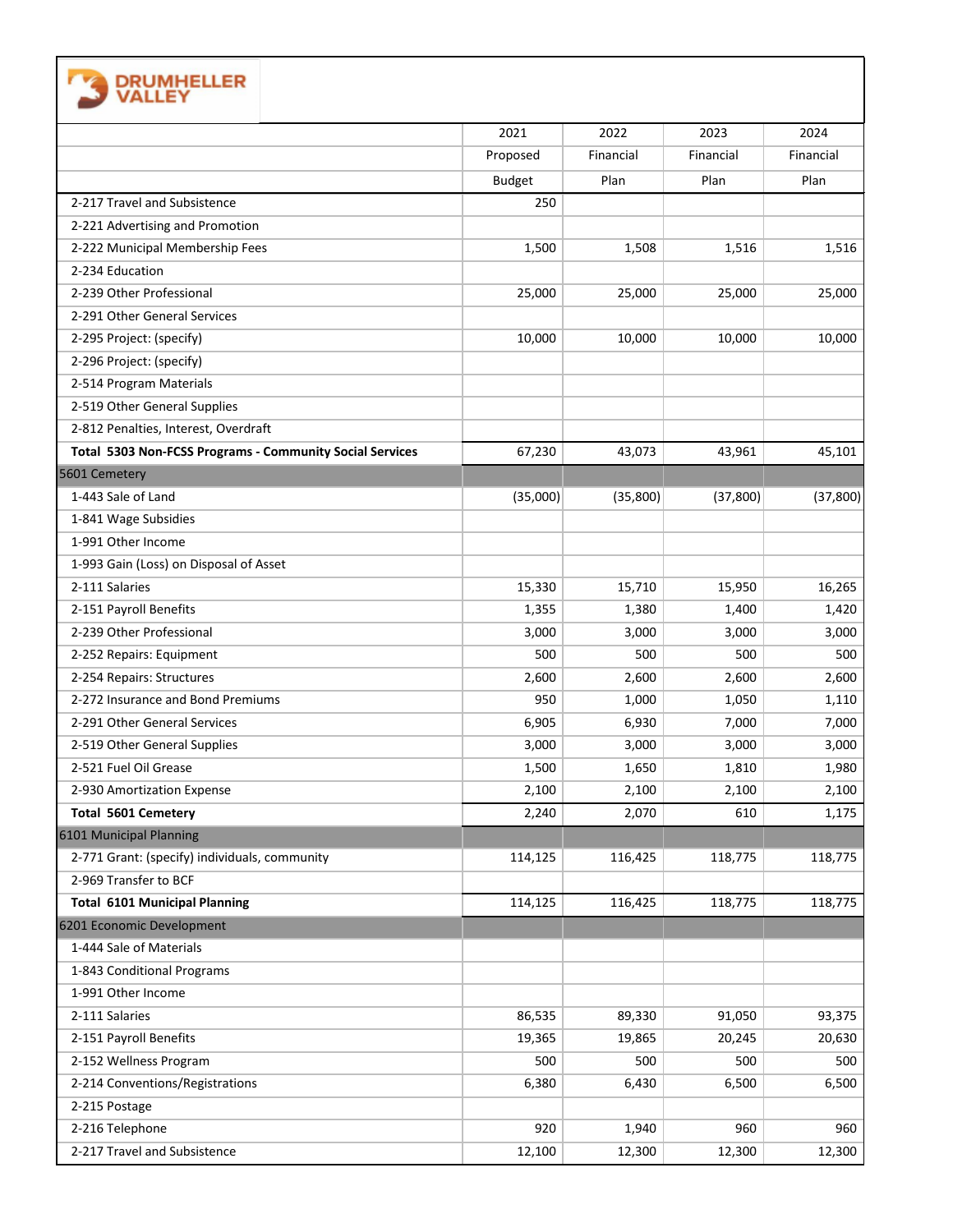| <b>DRUMHELLER</b>                             |               |           |           |           |
|-----------------------------------------------|---------------|-----------|-----------|-----------|
|                                               | 2021          | 2022      | 2023      | 2024      |
|                                               | Proposed      | Financial | Financial | Financial |
|                                               | <b>Budget</b> | Plan      | Plan      | Plan      |
| 2-221 Advertising and Promotion               | 20,400        | 20,400    | 20,400    | 20,400    |
| 2-222 Municipal Membership Fees               | 6,530         | 6,600     | 6,670     | 6,670     |
| 2-234 Education                               | 1,500         | 1,500     | 1,500     | 1,500     |
| 2-239 Other Professional                      |               |           |           |           |
| 2-291 Other General Services                  |               |           |           |           |
| 2-295 Project: (specify)                      | 16,500        | 16,500    | 16,500    | 16,500    |
| 2-515 Stationery, Office Supplies             |               |           |           |           |
| 2-519 Other General Supplies                  | 1,000         | 1,000     | 1,000     | 1,000     |
| 2-771 Grant: (specify) individuals, community | 10,000        | 10,000    | 10,000    | 10,000    |
| 2-911 Rebates                                 | 4,000         | 4,000     | 4,000     | 4,000     |
| 2-969 Transfer to BCF                         |               |           |           |           |
| <b>Total 6201 Economic Development</b>        | 185,730       | 190,365   | 191,625   | 194,335   |
| 6202 Valley Bus Society                       |               |           |           |           |
| 1-451 Custom Work                             | (7, 405)      | (7, 405)  | (7, 405)  | (7, 405)  |
| 1-991 Other Income                            |               |           |           |           |
| 2-111 Salaries                                |               |           |           |           |
| 2-151 Payroll Benefits                        |               |           |           |           |
| 2-212 Communication System                    |               |           |           |           |
| 2-216 Telephone                               |               |           |           |           |
| 2-252 Repairs: Equipment                      | 2,000         | 2,000     | 2,000     | 2,000     |
| 2-771 Grant: (specify) individuals, community | 80,580        | 80,580    | 80,580    | 80,580    |
| Total 6202 Valley Bus Society                 | 75,175        | 75,175    | 75,175    | 75,175    |
| 6204 Tourism                                  |               |           |           |           |
| 1-831 Wage Subsidies                          |               |           |           |           |
| 1-841 Wage Subsidies                          | (75, 700)     |           |           |           |
| 1-843 Conditional Programs                    | (44, 758)     |           |           |           |
| 1-991 Other Income                            | (40,000)      | (40,000)  | (40,000)  | (40,000)  |
| 1-993 Gain (Loss) on Disposal of Asset        |               |           |           |           |
| 2-111 Salaries                                | 92,270        | 94,575    | 95,995    | 97,915    |
| 2-151 Payroll Benefits                        | 19,000        | 19,380    | 19,670    | 19,965    |
| 2-152 Wellness Program                        |               |           |           |           |
| 2-212 Communication System                    |               |           |           |           |
| 2-214 Conventions/Registrations               | 600           | 600       | 600       | 600       |
| 2-216 Telephone                               | 640           | 650       | 660       | 660       |
| 2-217 Travel and Subsistence                  | 1,000         | 1,000     | 1,000     | 1,000     |
| 2-221 Advertising and Promotion               | 3,850         | 3,850     | 3,850     | 3,850     |
| 2-222 Municipal Membership Fees               | 4,470         | 4,470     | 4,470     | 4,470     |
| 2-239 Other Professional                      | 44,758        |           |           |           |
| 2-242 Contract: (specify)                     | 57,500        | 48,980    | 48,980    | 48,980    |
| 2-275 Software Support/Upgrades               |               |           |           |           |
| 2-291 Other General Services                  | 6,680         | 6,800     | 6,980     | 6,980     |
| 2-519 Other General Supplies                  | 600           | 600       | 600       | 600       |
| 2-761 Contributed to Capital Reserves         | 13,000        | 13,825    | 13,825    | 13,825    |
|                                               |               |           |           |           |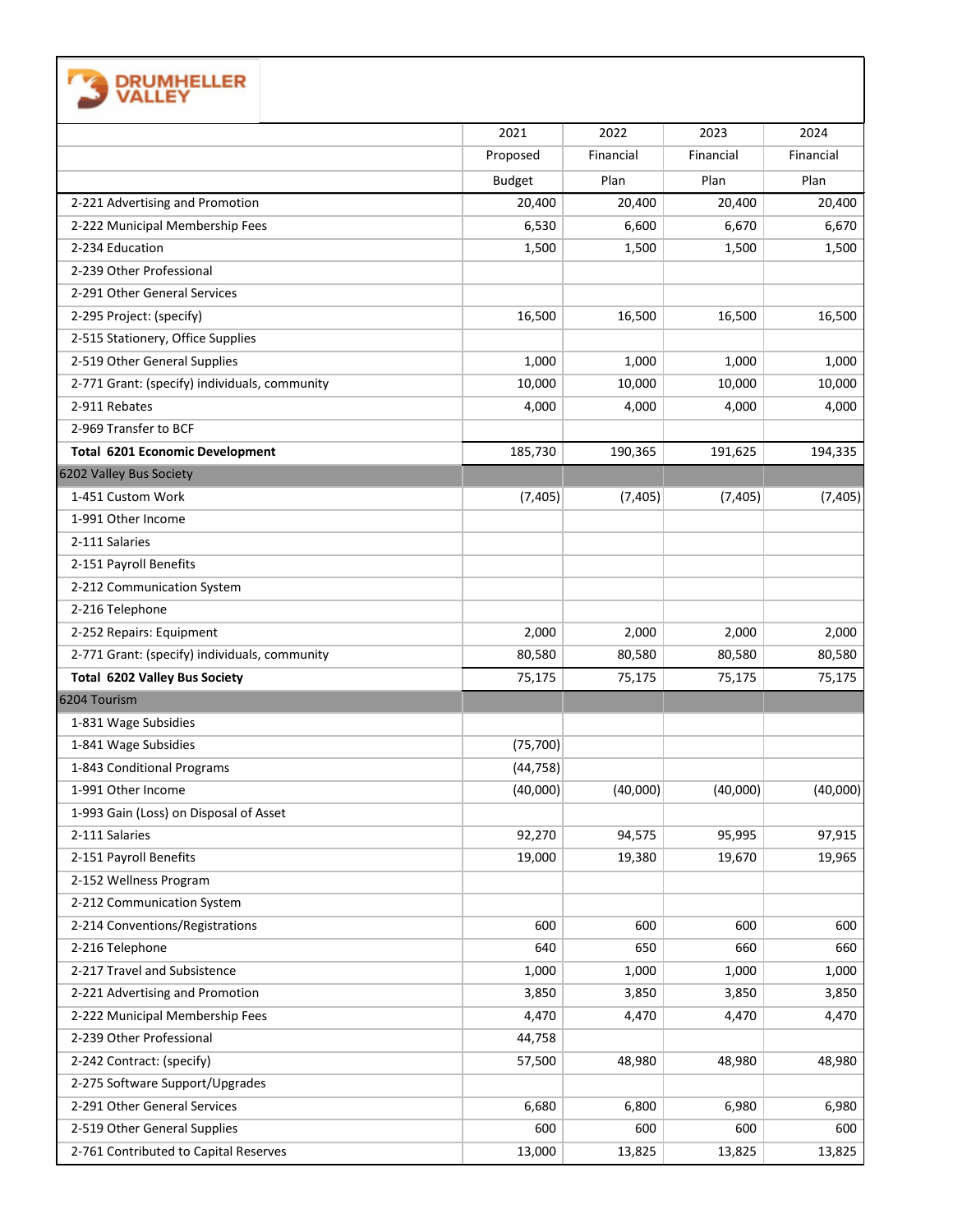

| <b>VALLE</b>                                    |               |           |           |           |
|-------------------------------------------------|---------------|-----------|-----------|-----------|
|                                                 | 2021          | 2022      | 2023      | 2024      |
|                                                 | Proposed      | Financial | Financial | Financial |
|                                                 | <b>Budget</b> | Plan      | Plan      | Plan      |
| 2-771 Grant: (specify) individuals, community   |               |           |           |           |
| 2-812 Penalties, Interest, Overdraft            | 215           | 225       | 235       | 235       |
| Total 6204 Tourism                              | 84,125        | 154,955   | 156,865   | 159,080   |
| 6601 Subdivisions and Developments              |               |           |           |           |
| 1-443 Sale of Land                              | (65,000)      | (130,000) | (130,000) | (65,000)  |
| 1-551 Interest on Investments                   |               |           |           |           |
| 1-991 Other Income                              |               |           |           |           |
| 2-111 Salaries                                  |               |           |           |           |
| 2-221 Advertising and Promotion                 |               |           |           |           |
| 2-237 Legal and Collection                      | 4,500         | 4,500     | 4,500     | 4,500     |
| 2-238 Medical                                   |               |           |           |           |
| 2-239 Other Professional                        |               |           |           |           |
| 2-295 Project: (specify)                        |               |           |           |           |
| 2-519 Other General Supplies                    |               |           |           |           |
| 2-539 Adjustments to Land Inventory             | 56,650        | 113,300   | 113,300   | 56,650    |
| 2-761 Contributed to Capital Reserves           | 3,850         | 7,700     | 7,700     | 3,850     |
| 2-930 Amortization Expense                      | 12,700        | 12,700    | 12,700    | 12,700    |
| <b>Total 6601 Subdivisions and Developments</b> | 12,700        | 8,200     | 8,200     | 12,700    |
| 6602 Land Rentals                               |               |           |           |           |
| 1-561 Rental: Residential Land                  | (900)         | (900)     | (900)     | (900)     |
| 1-562 Rental: Commercial Land                   | (14, 200)     | (25,600)  | (25,600)  | (25,600)  |
| 2-238 Medical                                   |               |           |           |           |
| <b>Total 6602 Land Rentals</b>                  | (15, 100)     | (26,500)  | (26, 500) | (26, 500) |
| 6701 Public Housing                             |               |           |           |           |
| 1-843 Conditional Programs                      |               |           |           |           |
| 1-991 Other Income                              |               |           |           |           |
| 2-242 Contract: (specify)                       | 12,000        | 12,000    | 15,000    | 15,000    |
| 2-251 Repairs: Buildings                        |               |           |           |           |
| 2-272 Insurance and Bond Premiums               | 11,640        | 12,260    | 12,910    | 13,600    |
| 2-763 VADIM CONVERTED                           |               |           |           |           |
| 2-831 Interest                                  | 1,660         |           |           |           |
| 2-930 Amortization Expense                      | 91,225        | 91,225    | 91,225    | 91,225    |
| <b>Total 6701 Public Housing</b>                | 116,525       | 115,485   | 119,135   | 119,825   |
| 6902 Tourist Info / DRCDT                       |               |           |           |           |
| 1-991 Other Income                              |               |           |           |           |
| 2-111 Salaries                                  |               |           |           |           |
| 2-151 Payroll Benefits                          |               |           |           |           |
| 2-251 Repairs: Buildings                        |               |           |           |           |
| 2-272 Insurance and Bond Premiums               | 2,210         | 2,330     | 2,450     | 2,580     |
| 2-543 Utilities: Water and Sewer                | 3,060         | 3,125     | 3,195     | 3,195     |
| Total 6902 Tourist Info / DRCDT                 | 5,270         | 5,455     | 5,645     | 5,775     |
| 6904 Old Cells                                  |               |           |           |           |
| 2-251 Repairs: Buildings                        | 450           | 450       | 450       | 450       |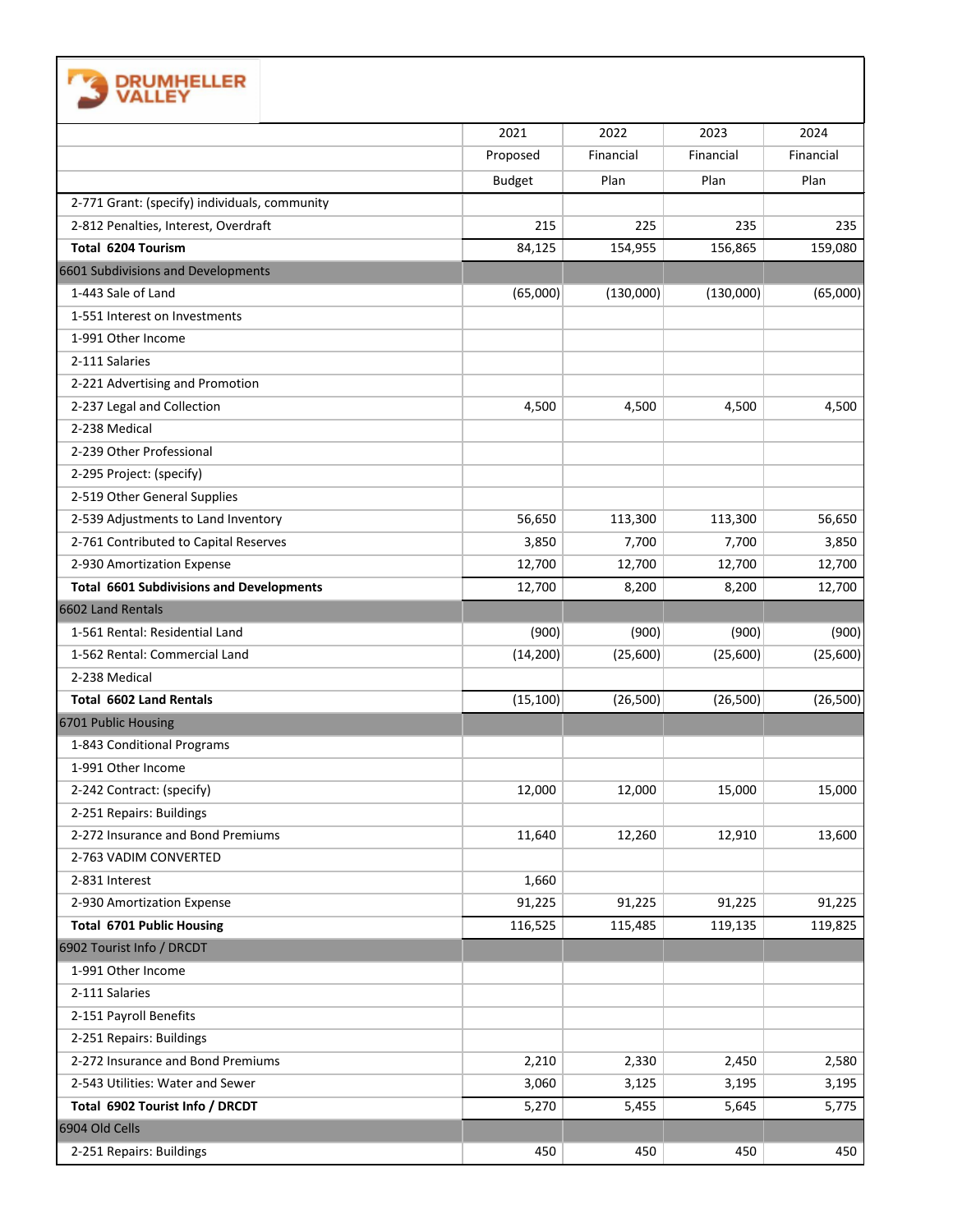| <b>DRUMHELLER</b><br>VALLEY              |               |           |           |           |
|------------------------------------------|---------------|-----------|-----------|-----------|
|                                          | 2021          | 2022      | 2023      | 2024      |
|                                          | Proposed      | Financial | Financial | Financial |
|                                          | <b>Budget</b> | Plan      | Plan      | Plan      |
| 2-253 Repairs: Other                     | 250           | 250       | 250       | 250       |
| 2-291 Other General Services             |               |           |           |           |
| 2-541 Utilities: Electricity             | 2,370         | 2,420     | 2,475     | 2,525     |
| 2-542 Utilities: Gas                     | 1,690         | 1,805     | 1,905     | 2,000     |
| Total 6904 Old Cells                     | 4,760         | 4,925     | 5,080     | 5,225     |
| 6905 RCMP Building                       |               |           |           |           |
| 1-451 Custom Work                        |               |           |           |           |
| 1-564 Rental: Buildings                  | (42, 550)     | (42, 550) | (42, 550) | (42, 550) |
| 1-991 Other Income                       |               |           |           |           |
| 2-111 Salaries                           |               |           |           |           |
| 2-151 Payroll Benefits                   |               |           |           |           |
| 2-216 Telephone                          |               |           |           |           |
| 2-241 Janitorial Services                | 23,700        | 23,700    | 23,700    | 23,700    |
| 2-251 Repairs: Buildings                 | 8,500         | 8,500     | 8,500     | 8,500     |
| 2-253 Repairs: Other                     | 3,000         | 3,000     | 3,000     | 3,000     |
| 2-272 Insurance and Bond Premiums        | 5,580         | 5,880     | 6,190     | 6,520     |
| 2-291 Other General Services             | 13,065        | 13,065    | 13,065    | 13,065    |
| 2-511 Safety Materials, Clothing & Shoes | 300           | 300       | 300       | 300       |
| 2-519 Other General Supplies             | 650           | 650       | 650       | 650       |
| 2-531 Chemicals and Salts                | 100           | 100       | 100       | 100       |
| 2-541 Utilities: Electricity             | 17,330        | 17,605    | 17,880    | 18,160    |
| 2-542 Utilities: Gas                     | 11,945        | 13,030    | 13,915    | 14,800    |
| 2-543 Utilities: Water and Sewer         | 2,040         | 2,080     | 2,120     | 2,120     |
| 2-926 Uncollectable Accounts             |               |           |           |           |
| <b>Total 6905 RCMP Building</b>          | 43,660        | 45,360    | 46,870    | 48,365    |
| 7201 Recreation Administration           |               |           |           |           |
| 1-421 Programs (Taxable)                 |               |           |           |           |
| 1-991 Other Income                       |               |           |           |           |
| 1-993 Gain (Loss) on Disposal of Asset   |               |           |           |           |
| 2-111 Salaries                           | 10,845        | 142,470   | 144,605   | 147,500   |
| 2-151 Payroll Benefits                   | 2,800         | 2,855     | 2,900     | 2,940     |
| 2-152 Wellness Program                   | 300           | 300       | 300       | 300       |
| 2-214 Conventions/Registrations          |               |           |           |           |
| 2-216 Telephone                          | 420           | 430       | 440       | 440       |
| 2-217 Travel and Subsistence             |               |           |           |           |
| 2-222 Municipal Membership Fees          | 850           | 850       | 850       | 850       |
| 2-223 Printing and Binding               | 2,000         | 2,000     | 2,000     | 2,000     |
| 2-234 Education                          | 500           | 500       | 500       | 500       |
| 2-252 Repairs: Equipment                 | 350           | 350       | 350       | 350       |
| 2-272 Insurance and Bond Premiums        | 720           | 760       | 800       | 840       |
| 2-515 Stationery, Office Supplies        |               |           |           |           |
| 2-519 Other General Supplies             |               |           |           |           |
| 2-521 Fuel Oil Grease                    |               |           |           |           |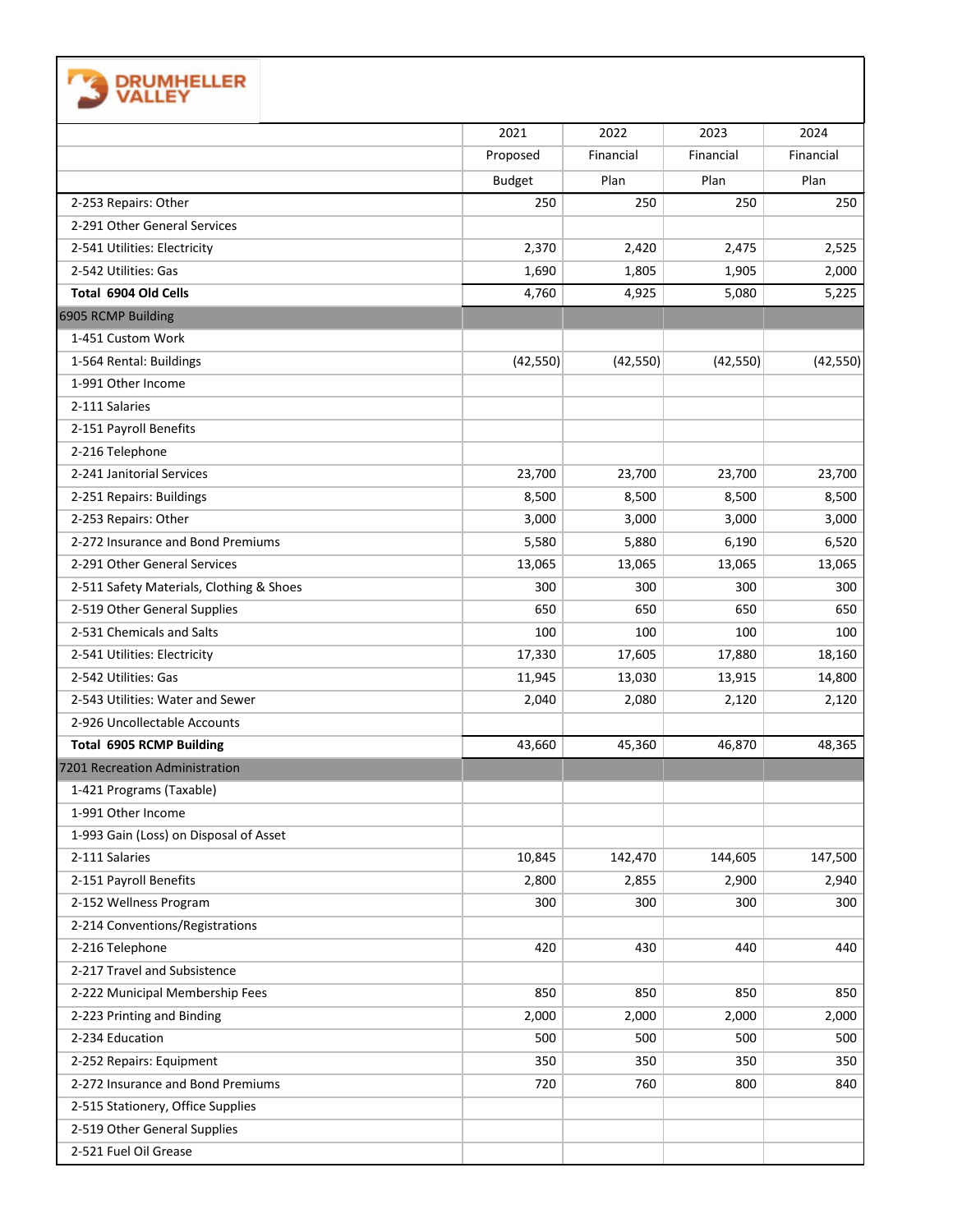|                                             | 2021          | 2022      | 2023      | 2024      |
|---------------------------------------------|---------------|-----------|-----------|-----------|
|                                             | Proposed      | Financial | Financial | Financial |
|                                             | <b>Budget</b> | Plan      | Plan      | Plan      |
| 2-930 Amortization Expense                  | 740,000       | 740,000   | 740,000   | 740,000   |
| <b>Total 7201 Recreation Administration</b> | 758,785       | 890,515   | 892,745   | 895,720   |
| 7202 Aquaplex                               |               |           |           |           |
| 1-411 Admissions (taxable)                  | (67, 500)     | (91, 880) | (94, 180) | (94, 180) |
| 1-421 Programs (Taxable)                    | (4,050)       | (5,500)   | (5,600)   | (5,600)   |
| 1-423 Programs (Taxable)                    | (45,000)      | (61,000)  | (62, 150) | (62, 150) |
| 1-425 Programs (specify) (non-taxable)      | (40, 425)     | (55,000)  | (56, 200) | (56, 200) |
| 1-442 Concession Sales                      | (4,500)       | (9,000)   | (9,000)   | (9,000)   |
| 1-444 Sale of Materials                     | (2,500)       | (5,000)   | (5,000)   | (5,000)   |
| 1-564 Rental: Buildings                     | (18, 750)     | (25,000)  | (25,000)  | (25,000)  |
| 1-831 Wage Subsidies                        |               |           |           |           |
| 1-841 Wage Subsidies                        |               |           |           |           |
| 1-991 Other Income                          |               |           |           |           |
| 2-111 Salaries                              | 467,555       | 587,435   | 596,245   | 608,170   |
| 2-151 Payroll Benefits                      | 76,120        | 94,525    | 95,945    | 97,380    |
| 2-152 Wellness Program                      | 2,000         | 2,000     | 2,000     | 2,000     |
| 2-214 Conventions/Registrations             | 1,450         | 1,450     | 1,450     | 1,450     |
| 2-215 Postage                               | 100           | 100       | 100       | 100       |
| 2-216 Telephone                             | 1,175         | 2,200     | 1,225     | 1,225     |
| 2-217 Travel and Subsistence                |               | 1,250     | 1,250     | 1,250     |
| 2-221 Advertising and Promotion             | 1,000         | 1,000     | 1,000     | 1,000     |
| 2-222 Municipal Membership Fees             | 1,720         | 1,720     | 1,720     | 1,720     |
| 2-223 Printing and Binding                  | 500           | 500       | 500       | 500       |
| 2-227 Software and Upgrades                 | 5,175         | 5,175     | 5,175     | 5,175     |
| 2-234 Education                             | 5,275         | 4,150     | 5,425     | 4,225     |
| 2-241 Janitorial Services                   | 2,500         | 2,500     | 2,500     | 2,500     |
| 2-251 Repairs: Buildings                    | 20,550        | 20,550    | 20,550    | 20,550    |
| 2-252 Repairs: Equipment                    | 2,500         | 11,000    | 11,000    | 11,000    |
| 2-253 Repairs: Other                        | 31,750        | 18,050    | 18,050    | 18,050    |
| 2-255 Repairs: Capital Reinvestment Program |               |           |           |           |
| 2-272 Insurance and Bond Premiums           | 8,970         | 9,450     | 9,950     | 10,480    |
| 2-291 Other General Services                | 3,950         | 7,155     | 7,155     | 7,155     |
| 2-511 Safety Materials, Clothing & Shoes    | 4,300         | 4,400     | 4,500     | 4,500     |
| 2-512 Goods for Re-Sale                     | 3,250         | 6,500     | 6,500     | 6,500     |
| 2-513 Goods for Re-Sale: Concession         | 3,000         | 6,000     | 6,000     | 6,000     |
| 2-514 Program Materials                     | 7,750         | 7,905     | 8,065     | 8,065     |
| 2-515 Stationery, Office Supplies           | 1,000         | 1,000     | 1,000     | 1,000     |
| 2-518 Janitorial Supplies                   | 7,000         | 7,000     | 7,000     | 7,000     |
| 2-519 Other General Supplies                | 7,000         | 7,000     | 7,000     | 7,000     |
| 2-531 Chemicals and Salts                   | 34,580        | 35,380    | 36,130    | 36,130    |
| 2-541 Utilities: Electricity                | 52,130        | 53,210    | 54,310    | 55,430    |
| 2-542 Utilities: Gas                        | 50,400        | 54,550    | 57,765    | 60,980    |
| 2-543 Utilities: Water and Sewer            | 42,840        | 43,700    | 44,570    | 44,570    |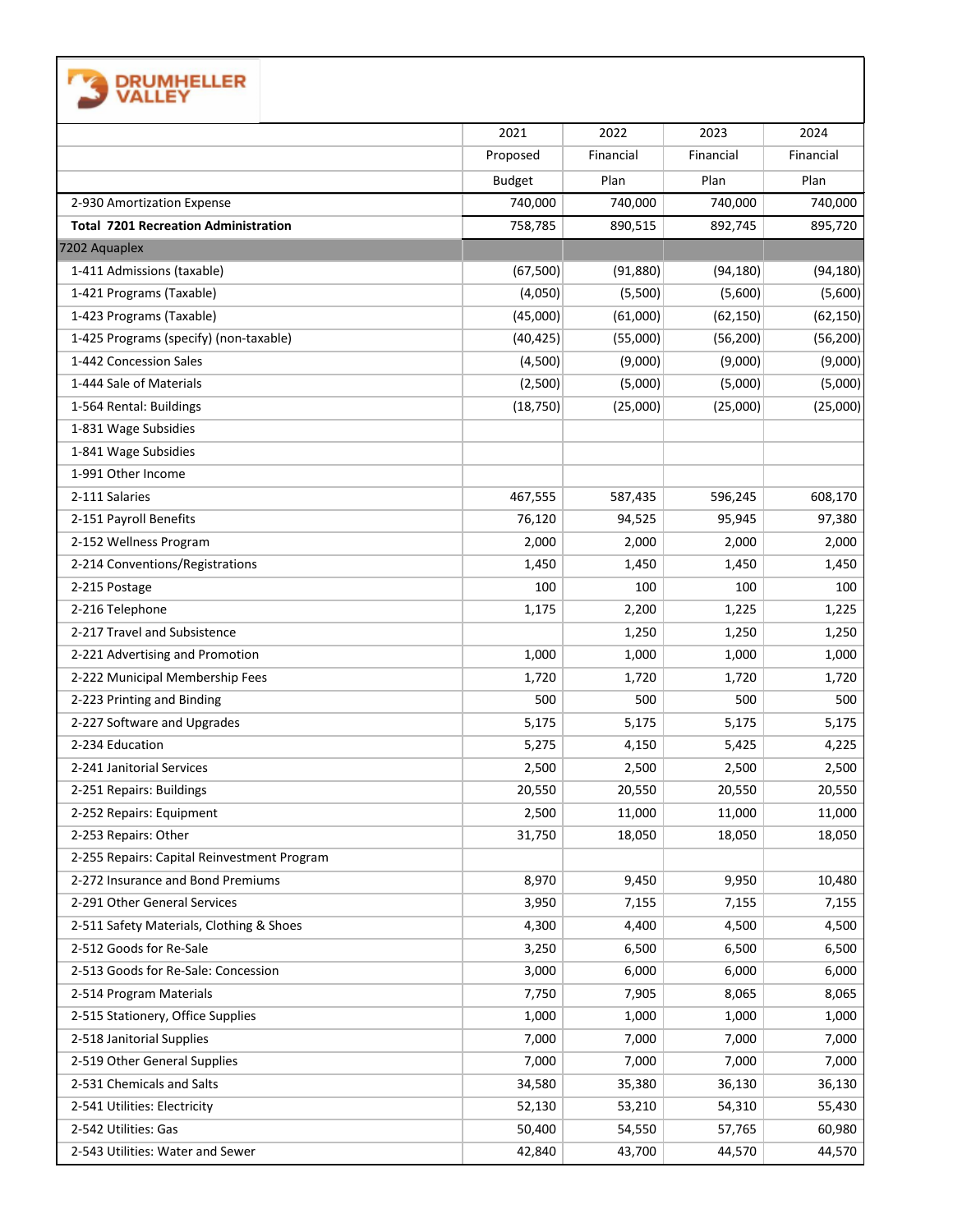|                                              | 2021          | 2022       | 2023       | 2024       |
|----------------------------------------------|---------------|------------|------------|------------|
|                                              | Proposed      | Financial  | Financial  | Financial  |
|                                              | <b>Budget</b> | Plan       | Plan       | Plan       |
| 2-812 Penalties, Interest, Overdraft         | 2,375         | 2,400      | 2,450      | 2,450      |
| 2-813 POS - Over/Short                       | 175           | 175        | 175        | 175        |
| 2-926 Uncollectable Accounts                 | 500           | 500        | 500        | 500        |
| 2-969 Transfer to BCF                        |               |            |            |            |
| <b>Total 7202 Aquaplex</b>                   | 665,865       | 747,550    | 760,075    | 777,100    |
| <b>7203 Arena</b>                            |               |            |            |            |
| 1-411 Admissions (taxable)                   | (6,000)       | (6,000)    | (6,000)    | (6,000)    |
| 1-564 Rental: Buildings                      | (71, 250)     | (127, 300) | (136, 250) | (142, 850) |
| 1-991 Other Income                           |               |            |            |            |
| 2-111 Salaries                               | 324,955       | 333,080    | 338,075    | 344,835    |
| 2-151 Payroll Benefits                       | 66,170        | 67,490     | 68,505     | 69,530     |
| 2-152 Wellness Program                       | 1,000         | 1,000      | 1,000      | 1,000      |
| 2-214 Conventions/Registrations              | 600           | 600        | 600        | 600        |
| 2-216 Telephone                              | 4,845         | 4,945      | 5,050      | 4,050      |
| 2-217 Travel and Subsistence                 | 1,000         | 1,025      | 1,025      | 1,025      |
| 2-222 Municipal Membership Fees              | 700           | 700        | 700        | 700        |
| 2-234 Education                              | 3,700         | 300        | 400        | 400        |
| 2-241 Janitorial Services                    | 2,000         | 3,200      | 3,200      | 3,200      |
| 2-251 Repairs: Buildings                     | 64,500        | 24,000     | 27,500     | 27,500     |
| 2-252 Repairs: Equipment                     | 6,850         | 6,850      | 6,850      | 6,850      |
| 2-253 Repairs: Other                         | 20,800        | 20,800     | 20,800     | 20,800     |
| 2-255 Repairs: Capital Reinvestment Program  |               |            |            |            |
| 2-262 Rental/Lease: Equipment/Furnishings    |               |            |            |            |
| 2-272 Insurance and Bond Premiums            | 15,580        | 16,410     | 17,290     | 18,210     |
| 2-291 Other General Services                 | 25,130        | 25,130     | 25,130     | 25,130     |
| 2-511 Safety Materials, Clothing & Shoes     | 3,750         | 3,750      | 3,750      | 3,750      |
| 2-518 Janitorial Supplies                    | 6,700         | 6,700      | 6,700      | 6,700      |
| 2-519 Other General Supplies                 | 3,400         | 3,450      | 3,550      | 3,550      |
| 2-521 Fuel Oil Grease                        | 1,000         | 1,600      | 1,710      | 1,820      |
| 2-524 Consumable, Small Tools                | 800           | 800        | 825        | 825        |
| 2-531 Chemicals and Salts                    | 6,950         | 6,950      | 6,950      | 6,950      |
| 2-541 Utilities: Electricity                 | 73,645        | 66,765     | 68,365     | 70,065     |
| 2-542 Utilities: Gas                         | 42,655        | 46,575     | 49,645     | 52,715     |
| 2-543 Utilities: Water and Sewer             | 32,130        | 32,770     | 33,420     | 33,420     |
| 2-926 Uncollectable Accounts                 | 500           | 500        | 500        | 500        |
| Total 7203 Arena                             | 632,110       | 542,090    | 549,290    | 555,275    |
| 7204 Parks and Playgrounds                   |               |            |            |            |
| 1-451 Custom Work                            |               |            |            |            |
| 1-564 Rental: Buildings                      | (9,700)       | (9,900)    | (10, 100)  | (10, 100)  |
| 1-831 Wage Subsidies                         |               |            |            |            |
| 1-841 Wage Subsidies                         |               |            |            |            |
| 1-991 Other Income                           | (9,000)       | (9,000)    | (9,000)    | (9,000)    |
| 1-992 Contributions: Community Organizations |               |            |            |            |

Е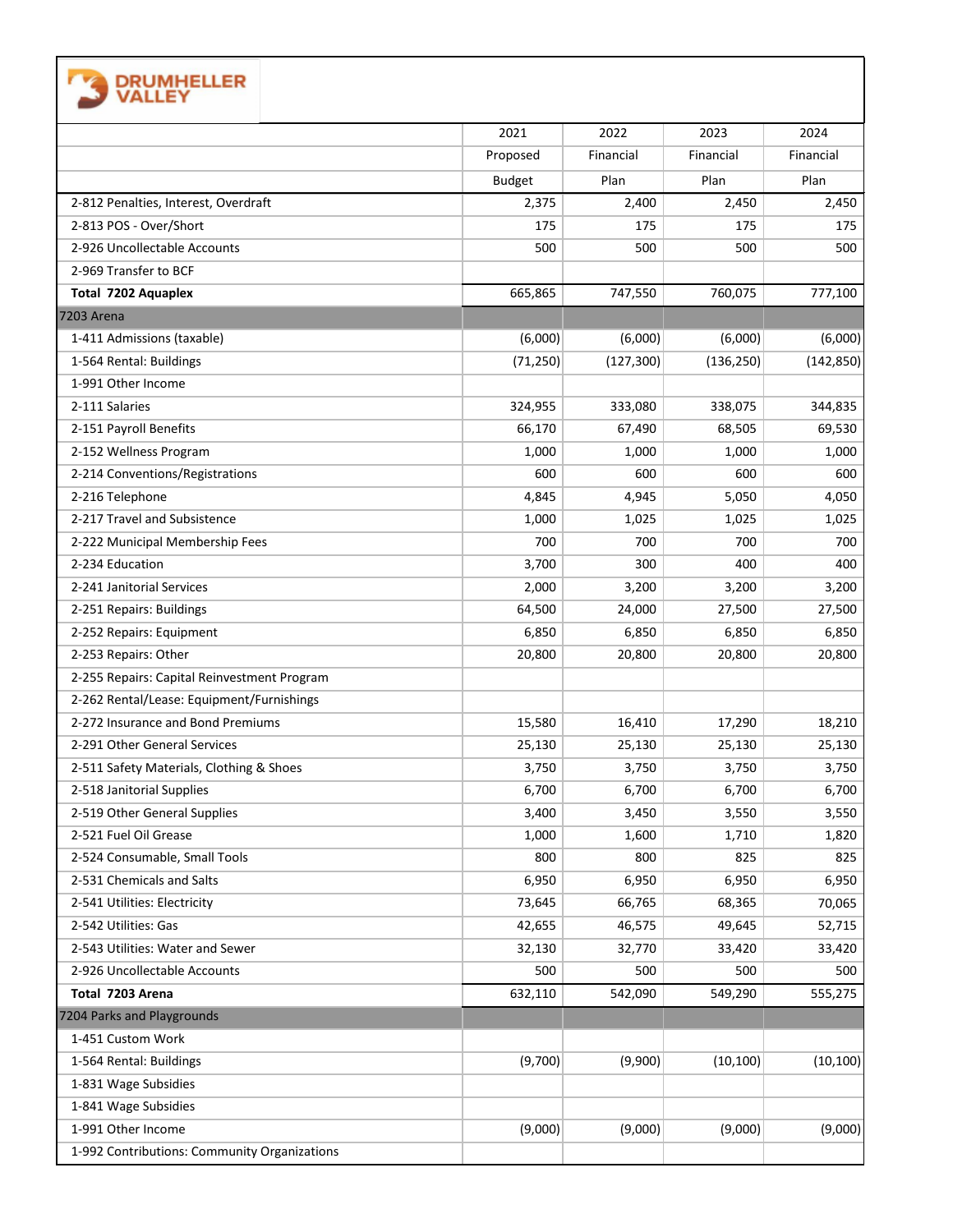| <b>DRUMHELLER</b><br>VALLEY                    |               |           |           |           |
|------------------------------------------------|---------------|-----------|-----------|-----------|
|                                                | 2021          | 2022      | 2023      | 2024      |
|                                                | Proposed      | Financial | Financial | Financial |
|                                                | <b>Budget</b> | Plan      | Plan      | Plan      |
| 2-111 Salaries                                 | 198,780       | 203,250   | 206,000   | 209,720   |
| 2-151 Payroll Benefits                         | 23,125        | 23,585    | 23,940    | 24,300    |
| 2-217 Travel and Subsistence                   |               |           |           |           |
| 2-234 Education                                | 850           | 850       | 850       | 850       |
| 2-252 Repairs: Equipment                       | 13,000        | 13,000    | 13,000    | 13,000    |
| 2-253 Repairs: Other                           | 1,400         | 1,400     | 1,400     | 1,400     |
| 2-254 Repairs: Structures                      | 45,300        | 45,300    | 45,300    | 45,300    |
| 2-262 Rental/Lease: Equipment/Furnishings      | 750           | 750       | 750       | 750       |
| 2-272 Insurance and Bond Premiums              | 8,560         | 9,020     | 9,500     | 10,010    |
| 2-291 Other General Services                   | 56,475        | 56,475    | 56,475    | 56,475    |
| 2-292 Contracted Service (Specify)             | 6,600         | 6,600     | 6,600     | 6,600     |
| 2-511 Safety Materials, Clothing & Shoes       | 3,000         | 3,000     | 3,000     | 3,000     |
| 2-518 Janitorial Supplies                      | 6,800         | 6,800     | 6,800     | 6,800     |
| 2-519 Other General Supplies                   | 28,600        | 28,600    | 28,600    | 28,600    |
| 2-521 Fuel Oil Grease                          | 5,000         | 5,000     | 5,000     | 5,000     |
| 2-524 Consumable, Small Tools                  | 2,000         | 2,000     | 2,000     | 2,000     |
| 2-531 Chemicals and Salts                      | 10,400        | 15,400    | 15,400    | 15,400    |
| 2-535 Sand and Gravel                          | 1,000         | 1,000     | 1,000     | 1,000     |
| 2-541 Utilities: Electricity                   | 17,835        | 18,270    | 18,705    | 19,140    |
| 2-542 Utilities: Gas                           | 720           | 745       | 765       | 790       |
| 2-543 Utilities: Water and Sewer               | 80,750        | 82,330    | 83,925    | 83,925    |
| 2-926 Uncollectable Accounts                   |               |           |           |           |
| <b>Total 7204 Parks and Playgrounds</b>        | 492,245       | 504,475   | 509,910   | 514,960   |
| 7205 Seasonal Recreation Programs              |               |           |           |           |
| 1-425 Programs (specify) (non-taxable)         | (33,000)      | (33,500)  | (34,500)  | (35,000)  |
| 1-831 Wage Subsidies                           |               |           |           |           |
| 1-991 Other Income                             |               |           |           |           |
| 2-111 Salaries                                 | 28,450        | 29,160    | 29,600    | 30,190    |
| 2-151 Payroll Benefits                         | 2,450         | 2,500     | 2,540     | 2,580     |
| 2-216 Telephone                                | 205           | 210       | 215       | 215       |
| 2-217 Travel and Subsistence                   | 2,700         | 2,900     | 3,200     | 3,500     |
| 2-221 Advertising and Promotion                | 900           | 900       | 900       | 1,000     |
| 2-234 Education                                | 500           | 500       | 500       | 500       |
| 2-291 Other General Services                   | 750           | 750       | 950       | 950       |
| 2-514 Program Materials                        | 4,400         | 4,600     | 5,300     | 5,600     |
| 2-519 Other General Supplies                   | 500           | 500       | 500       | 500       |
| 2-926 Uncollectable Accounts                   |               |           |           |           |
| <b>Total 7205 Seasonal Recreation Programs</b> | 7,855         | 8,520     | 9,205     | 10,035    |
| 7206 Curling Club                              |               |           |           |           |
| 1-441 Sale of Utility                          | (10,000)      | (18, 380) | (18, 380) | (18, 380) |
| 2-111 Salaries                                 |               |           |           |           |
| 2-151 Payroll Benefits                         |               |           |           |           |
| 2-251 Repairs: Buildings                       | 2,500         | 2,500     | 2,500     | 2,500     |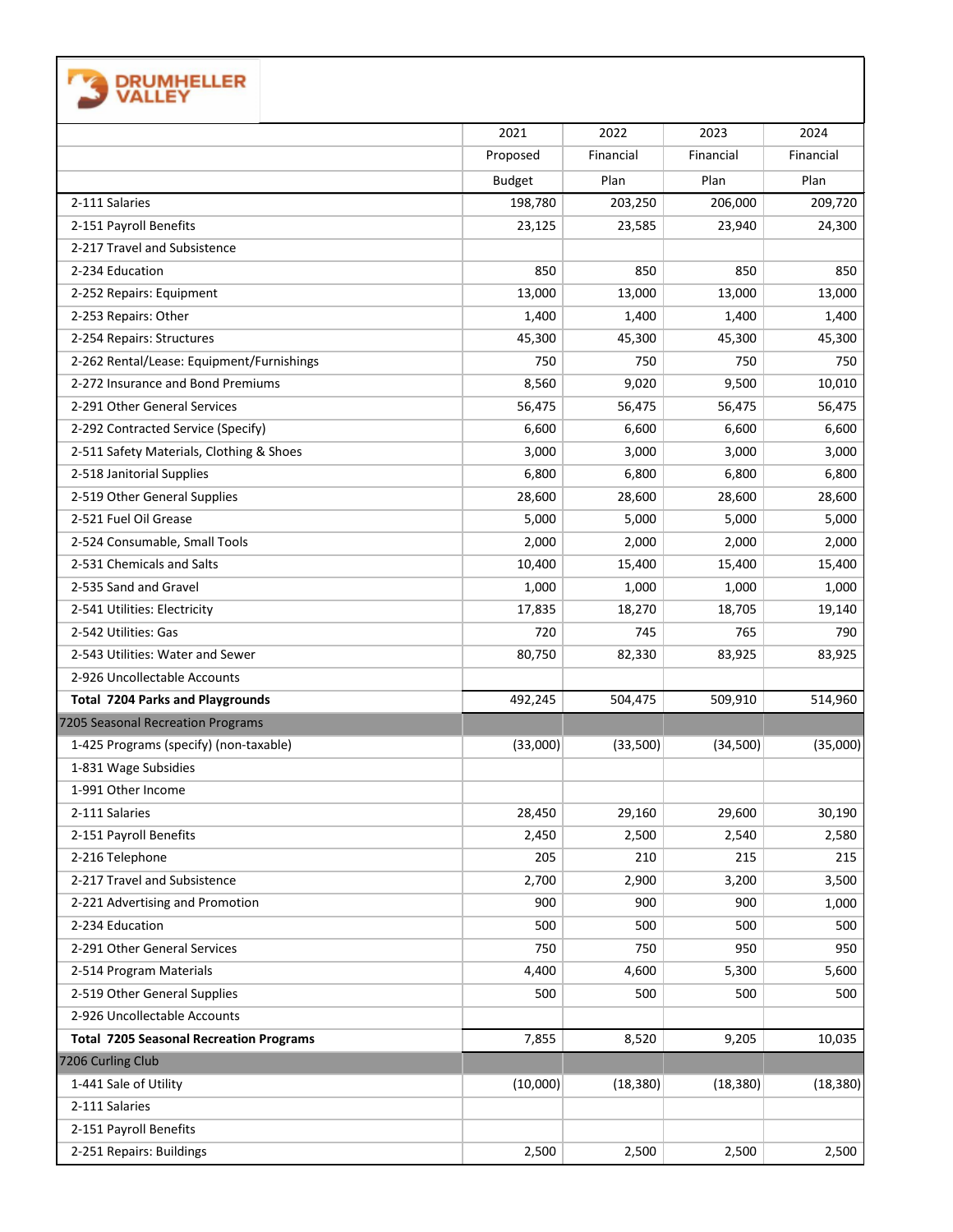| <b>EXAMPLE DRUMHELLER</b><br><b>WALLEY</b> |
|--------------------------------------------|
|                                            |

|                                               | 2021          | 2022       | 2023       | 2024       |
|-----------------------------------------------|---------------|------------|------------|------------|
|                                               | Proposed      | Financial  | Financial  | Financial  |
|                                               | <b>Budget</b> | Plan       | Plan       | Plan       |
| 2-272 Insurance and Bond Premiums             | 6,330         | 6,670      | 7,030      | 7,400      |
| 2-291 Other General Services                  | 1,000         | 1,000      | 1,000      | 1,000      |
| 2-541 Utilities: Electricity                  | 10,000        | 18,380     | 18,380     | 18,380     |
| 2-543 Utilities: Water and Sewer              | 510           | 520        | 530        | 530        |
| <b>Total 7206 Curling Club</b>                | 10,340        | 10,690     | 11,060     | 11,430     |
| 7402 Library                                  |               |            |            |            |
| 1-991 Other Income                            | (1,630)       | (1,660)    | (1,690)    | (1,690)    |
| 2-216 Telephone                               | 1,630         | 1,660      | 1,690      | 1,690      |
| 2-261 Rental/Lease: Buildings                 | 75,000        | 75,000     | 75,000     | 75,000     |
| 2-771 Grant: (specify) individuals, community | 205,560       | 257,310    | 260,835    | 260,835    |
| Total 7402 Library                            | 280,560       | 332,310    | 335,835    | 335,835    |
| 7404 Community Facility                       |               |            |            |            |
| 1-411 Admissions (taxable)                    | (28, 680)     | (39, 280)  | (40,080)   | (41,080)   |
| 1-421 Programs (Taxable)                      | (17, 125)     | (23,500)   | (24,000)   | (24, 500)  |
| 1-422 Programs (Taxable)                      | (75,000)      | (75,000)   | (75,000)   | (75,000)   |
| 1-423 Programs (Taxable)                      | (216, 100)    | (295, 700) | (301, 525) | (303, 525) |
| 1-425 Programs (specify) (non-taxable)        | (3,750)       | (5,000)    | (5,000)    | (5,000)    |
| 1-433 Advertising                             |               |            |            |            |
| 1-442 Concession Sales                        | (1,750)       | (3,500)    | (3,500)    | (3,500)    |
| 1-444 Sale of Materials                       |               |            |            |            |
| 1-564 Rental: Buildings                       | (88,000)      | (120,000)  | (122,000)  | (125,000)  |
| 1-569 Rental: Other                           | (20,000)      | (20,000)   | (22,000)   | (23,000)   |
| 1-969 Transfer from (specify department)      |               |            |            |            |
| 1-991 Other Income                            |               |            |            |            |
| 2-111 Salaries                                | 559,045       | 742,180    | 753,310    | 768,375    |
| 2-151 Payroll Benefits                        | 91,810        | 120,165    | 121,970    | 123,800    |
| 2-152 Wellness Program                        | 2,500         | 2,500      | 2,500      | 2,500      |
| 2-212 Communication System                    |               |            |            |            |
| 2-214 Conventions/Registrations               |               | 1,400      | 1,400      | 1,400      |
| 2-215 Postage                                 |               |            |            |            |
| 2-216 Telephone                               | 4,400         | 5,495      | 5,590      | 4,590      |
| 2-217 Travel and Subsistence                  | 1,650         | 3,550      | 3,600      | 3,700      |
| 2-218 Meeting Expense                         | 200           | 200        | 200        | 200        |
| 2-221 Advertising and Promotion               | 26,800        | 28,300     | 27,300     | 27,500     |
| 2-222 Municipal Membership Fees               | 1,960         | 1,960      | 1,960      | 2,210      |
| 2-223 Printing and Binding                    | 3,000         | 3,000      | 3,000      | 3,200      |
| 2-227 Software and Upgrades                   | 23,460        | 23,460     | 23,810     | 24,060     |
| 2-234 Education                               | 6,500         | 8,100      | 8,100      | 8,100      |
| 2-241 Janitorial Services                     | 154,900       | 154,900    | 154,900    | 154,900    |
| 2-251 Repairs: Buildings                      | 53,150        | 36,650     | 33,150     | 33,150     |
| 2-252 Repairs: Equipment                      | 30,000        | 30,000     | 30,500     | 30,500     |
| 2-253 Repairs: Other                          | 47,600        | 23,600     | 23,600     | 23,600     |
| 2-254 Repairs: Structures                     | 5,000         | 5,000      | 5,000      | 5,000      |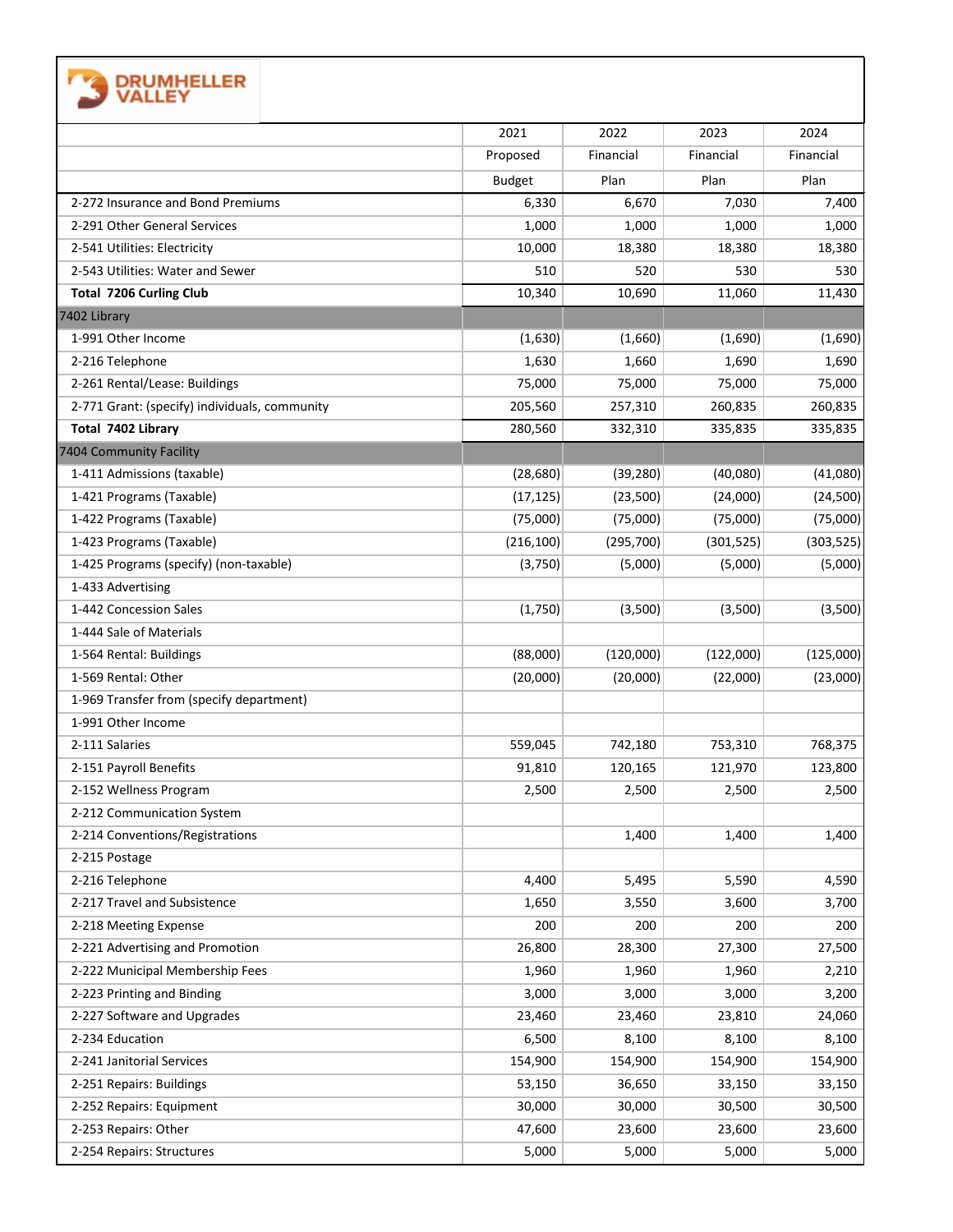| <b>DRUMHELLER</b>                             |               |           |           |           |
|-----------------------------------------------|---------------|-----------|-----------|-----------|
|                                               | 2021          | 2022      | 2023      | 2024      |
|                                               | Proposed      | Financial | Financial | Financial |
|                                               | <b>Budget</b> | Plan      | Plan      | Plan      |
| 2-272 Insurance and Bond Premiums             | 39,420        | 41,530    | 43,750    | 46,080    |
| 2-291 Other General Services                  | 55,395        | 55,125    | 55,625    | 55,725    |
| 2-295 Project: (specify)                      | 14,000        | 14,000    | 14,000    | 15,000    |
| 2-511 Safety Materials, Clothing & Shoes      | 5,850         | 6,050     | 6,050     | 6,300     |
| 2-512 Goods for Re-Sale                       |               |           |           |           |
| 2-513 Goods for Re-Sale: Concession           | 1,350         | 2,700     | 2,700     | 2,700     |
| 2-514 Program Materials                       | 6,000         | 6,000     | 6,000     | 6,000     |
| 2-515 Stationery, Office Supplies             | 6,000         | 6,100     | 6,200     | 6,700     |
| 2-518 Janitorial Supplies                     | 12,000        | 12,000    | 12,000    | 12,000    |
| 2-519 Other General Supplies                  | 33,750        | 34,750    | 35,550    | 36,500    |
| 2-524 Consumable, Small Tools                 | 1,300         | 1,300     | 1,300     | 1,300     |
| 2-531 Chemicals and Salts                     | 2,000         | 2,000     | 2,000     | 2,000     |
| 2-541 Utilities: Electricity                  | 116,865       | 119,330   | 121,830   | 124,330   |
| 2-542 Utilities: Gas                          | 38,000        | 40,000    | 42,000    | 44,000    |
| 2-543 Utilities: Water and Sewer              | 5,610         | 5,725     | 5,840     | 5,840     |
| 2-771 Grant: (specify) individuals, community | 20,000        | 20,000    | 20,000    | 20,000    |
| 2-812 Penalties, Interest, Overdraft          | 8,500         | 11,300    | 11,300    | 11,300    |
| 2-813 POS - Over/Short                        | 250           | 250       | 250       | 250       |
| 2-831 Interest                                | 144,550       | 131,495   | 117,875   | 117,875   |
| 2-926 Uncollectable Accounts                  | 1,750         | 750       | 750       | 1,000     |
| 2-930 Amortization Expense                    |               |           |           |           |
| <b>Total 7404 Community Facility</b>          | 1,074,160     | 1,118,885 | 1,111,805 | 1,131,080 |
| 7411 Community Events                         |               |           |           |           |
| 1-442 Concession Sales                        |               |           |           |           |
| 1-445 Sale of Conservation Items              |               |           |           |           |
| 1-833 Conditional Programs                    | (5,000)       | (5,000)   | (5,000)   | (5,000)   |
| 1-991 Other Income                            | (39, 150)     | (53, 300) | (53, 300) | (53, 300) |
| 2-111 Salaries                                | 58,581        | 59,596    | 60,216    | 61,056    |
| 2-151 Payroll Benefits                        | 10,325        | 10,500    | 10,635    | 10,775    |
| 2-152 Wellness Program                        | 500           | 500       | 500       | 500       |
| 2-215 Postage                                 | 150           | 150       | 150       | 150       |
| 2-216 Telephone                               | 800           | 1,800     | 800       | 800       |
| 2-217 Travel and Subsistence                  | 250           | 250       | 250       | 250       |
| 2-221 Advertising and Promotion               | 1,000         | 1,000     | 1,000     | 1,000     |
| 2-234 Education                               | 752           | 252       | 252       | 252       |
| 2-252 Repairs: Equipment                      | 600           | 600       | 600       | 600       |
| 2-272 Insurance and Bond Premiums             | 5,450         | 5,450     | 5,450     | 5,450     |
| 2-291 Other General Services                  | 1,820         | 1,820     | 1,820     | 1,820     |
| 2-295 Project: (specify)                      | 43,000        | 43,000    | 45,000    | 45,000    |
| 2-296 Project: (specify)                      | 7,000         | 8,000     | 8,000     | 8,000     |
| 2-297 Project: (specify)                      | 50,000        | 50,000    | 50,000    | 50,000    |
| 2-298 Project (specify)                       | 53,000        | 67,000    | 67,500    | 67,500    |
| 2-511 Safety Materials, Clothing & Shoes      | 300           |           |           |           |